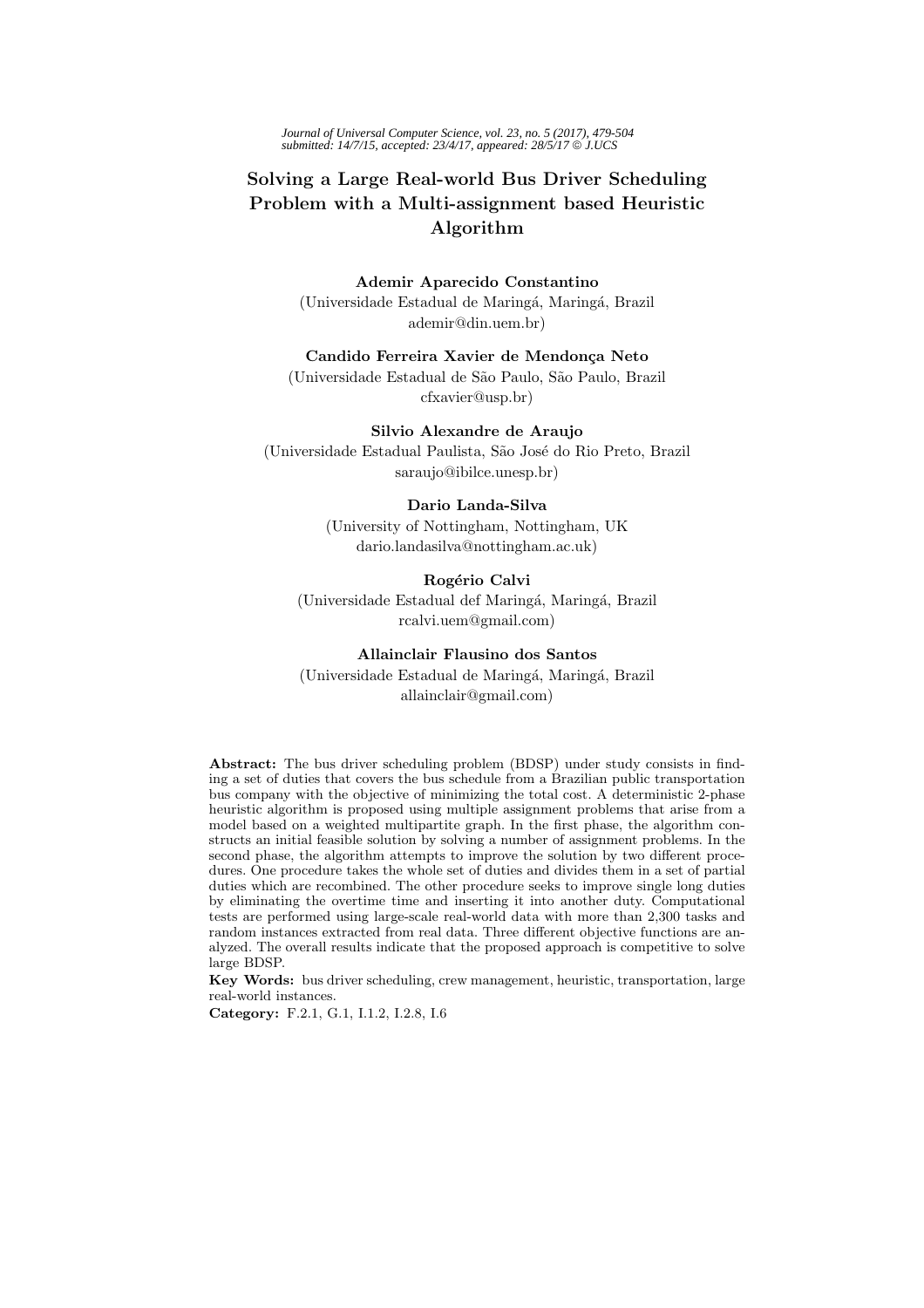## **1 Introduction**

The Bus Driver Scheduling Problem (BDSP), or more generally named as the Crew Scheduling Problem (CSP) in transportation context, consists basically in generating a work schedule for a crew subject to a number of constraints and aiming to optimize a given objective function. This problem is known to be NPhard and it has been extensively investigated as reported in the operational research literature since 1960's. Several approaches were revised (e.g. [Bodin et al., 1983, Wren and Rousseau, 1995, Wren and Wren, 1995, Beasley and Chu, 1996]) and the progress of new developments has been reported in a series of specialized workshops [Daduna and Wren, 1988]. A good summary of this development has been presented in the international workshops on Computer-Aided Scheduling of Public Transport (in 2009 this title was changed to "Conference of Advanced Systems of Public Transport" - CASPT) [CASPT2015, 2015].

The Crew Rostering Problem (CRP) and the Crew Scheduling Problem (CSP) are related problems that arise in crew management of large transportation companies [Vera Valdes, 2010, Ernst et al., 2004]. Although the problems are related, usually CRP and CSP are solved separately and sequentially. Where the Crew scheduling is related to construct of shifts for a short period of time, e.g. for a day. In this phase the shifts are not yet assigned to individual crews. The crew rostering is a second phase in crew management in which the shifts generated during the crew scheduling phase are sequenced in order to form a roster for each crew for a larger planning horizon (typically a week or a month). The main focus of crew scheduling is the cost reduction, whilst the main focus of crew rostering is more related to aspects such as quality of life, rather than related to costs [Vera Valdes, 2010].

Among the most commonly approaches using mathematical programming for solving the BDSP are the classical set covering problem (SCP) and the set partition problem (SPP) [Fores, 2001, Portugal et al., 2009], both problems are well-known to be NP-hard [Borndörfers, 2010] and its investigations have been extensively reported in the Operational Research literature. The basic idea of this approach is to use (create) a large set of feasible duties (called "duties superset" or "shift-pool") [Shijun Chen, 2013] according to labour agreement rules. It uses a matrix that each row corresponds to a task and each column corresponds to a pre-compiled potential duty and a decision variable. The total number of possible duties (columns) is usually very high [Li et al., 2015, Shijun Chen, 2013], taking a long computational time to be built. Thus, it is usual to apply some heuristic techniques to reduce the number of the columns or to divide the problem into various sub-problems, solving each sub-problem separately (e.g. heuristic techniques to solve the SCP [Beasley and Chu, 1996, Caprara et al., 1999, Wren and Wren, 1995, Ohlsson et al., 2001, Mauri and Lorena, 2007, Li and Kwan, 2003]).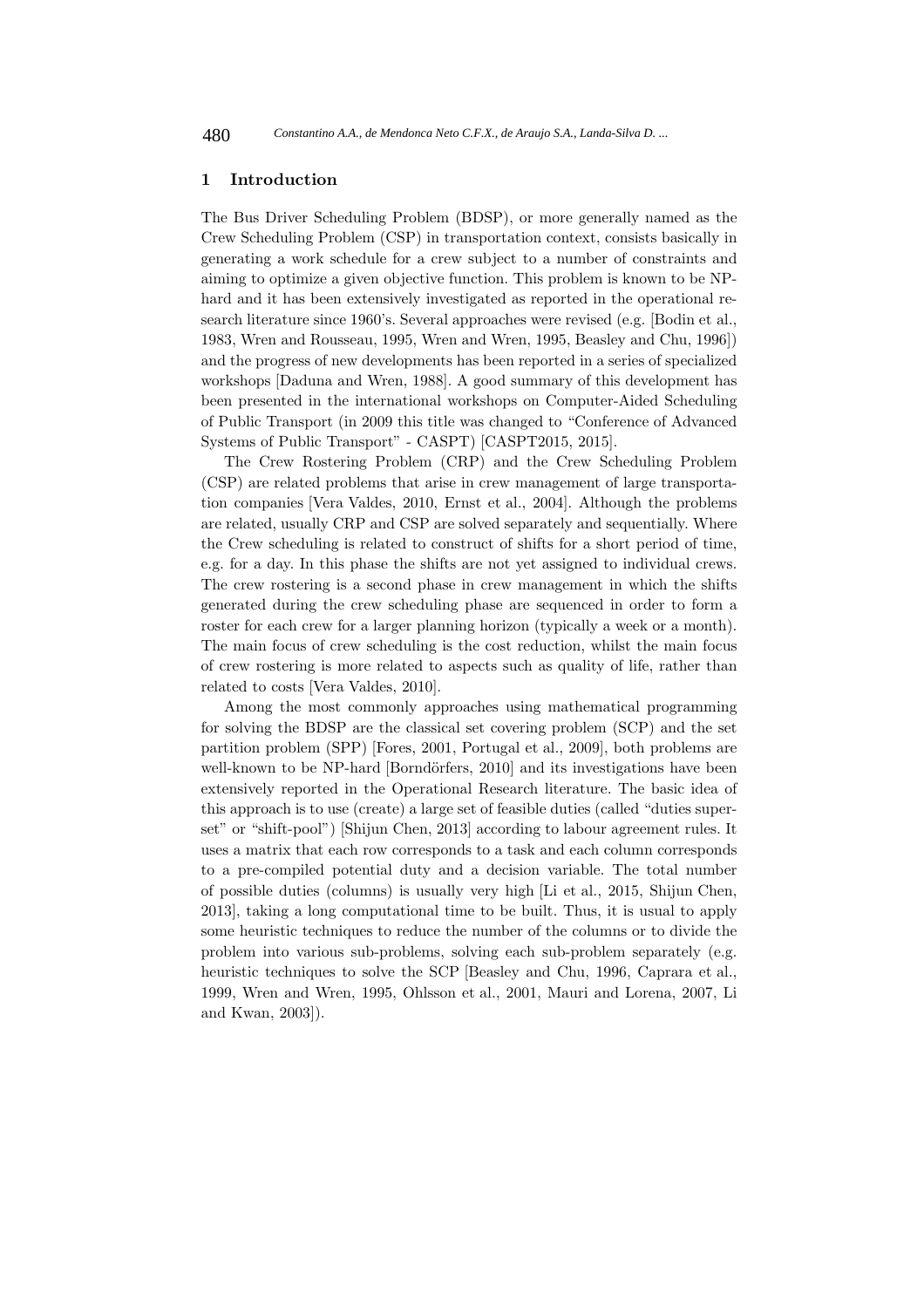Despite these heuristic techniques, we found exact approaches based on the column generation (CG) technique to solve two real-world instances, both with up to 246 tasks [Yunes et al., 2005]. Their objective is to minimize the number of bus drivers instead of minimizing the total cost. Thus, they consider the unicost set covering (all columns have the same cost equal to one). Others researchers have investigated the CG technique (e.g., [Fores, 2001, Santos and Mateus, 2007, Shijun Chen, 2013, Li et al., 2015]). Recently [Shijun Chen, 2013] presented an improved CG algorithm which was applied to a set of real problem instances with up to  $701 \text{ trips}^1$ .

A few papers have reported the use of a combination of CG with other approaches to solve the BDSP, e.g., [Santos and Mateus, 2007] reports the use of CG combined with Genetic Algorithm to solve instances with up to 138 tasks and [Li et al., 2015] reports the use of a CG based hyper-heuristic to solve real instances with 500 tasks.

Differently of the SCP or the SPP, a new mathematical formulation of the BDSP under special constraints imposed by Italian transportation rules was presented by [De Leone et al., 2011a]. Unfortunately, this formulation could only be useful when applied to small or medium-sized instances (up to 136 tasks). [De Leone et al., 2011a, De Leone et al., 2011b] report the use of a Greedy Randomized Adaptive Search Procedure (GRASP) that may be applied to larger instances. However, it can be applied to instances with at most 161 tasks.

Although most papers found in the literature report methods that use the SCP or the SPP to solve the BDSP, some studies use heuristics/meta-heuristics without using the SCP or the SPP. For example: the HACS algorithm that uses a tabu search [Shen and Kwan, 2001]; an evolutionary algorithm combined with fuzzy logic [Li and Kwan, 2003], a heuristic method, namely ZEST, derived from the process of manual scheduling [Liping Zhao, 2006]; a hybrid heuristic that combines GRASP and Rollout meta-heuristics to solve instances with 250 tasks [D'Annibale et al., 2007]; an algorithm based on Variable Neighborhood Search (VNS) to solve instances with 501 tasks [Ma et al., 2016]; an algorithm based on Iterated Local Search (ILS) [Silva and Reis, 2014] which is similar with VNS and Very Large-scale Neighborhood Search (VLNS); and a Self-Adjusting algorithm, based on evolutionary approach [Li, 2005].

Some papers report approaches that consider the scheduling of crews and the scheduling of vehicles simultaneously (or integrated), trying to solve both problems at the same time. However, the computational time has been a critical issue. For example: a combination of CG and Lagrangian relaxation which solves instances randomly generated as well as real-world data instances in which the number of tasks varies between 194 and 653 trips [Huisman et al., 2005]; a

 $^{\rm 1}$  The number of tasks is not informed, but usually it is much smaller than the number of trips.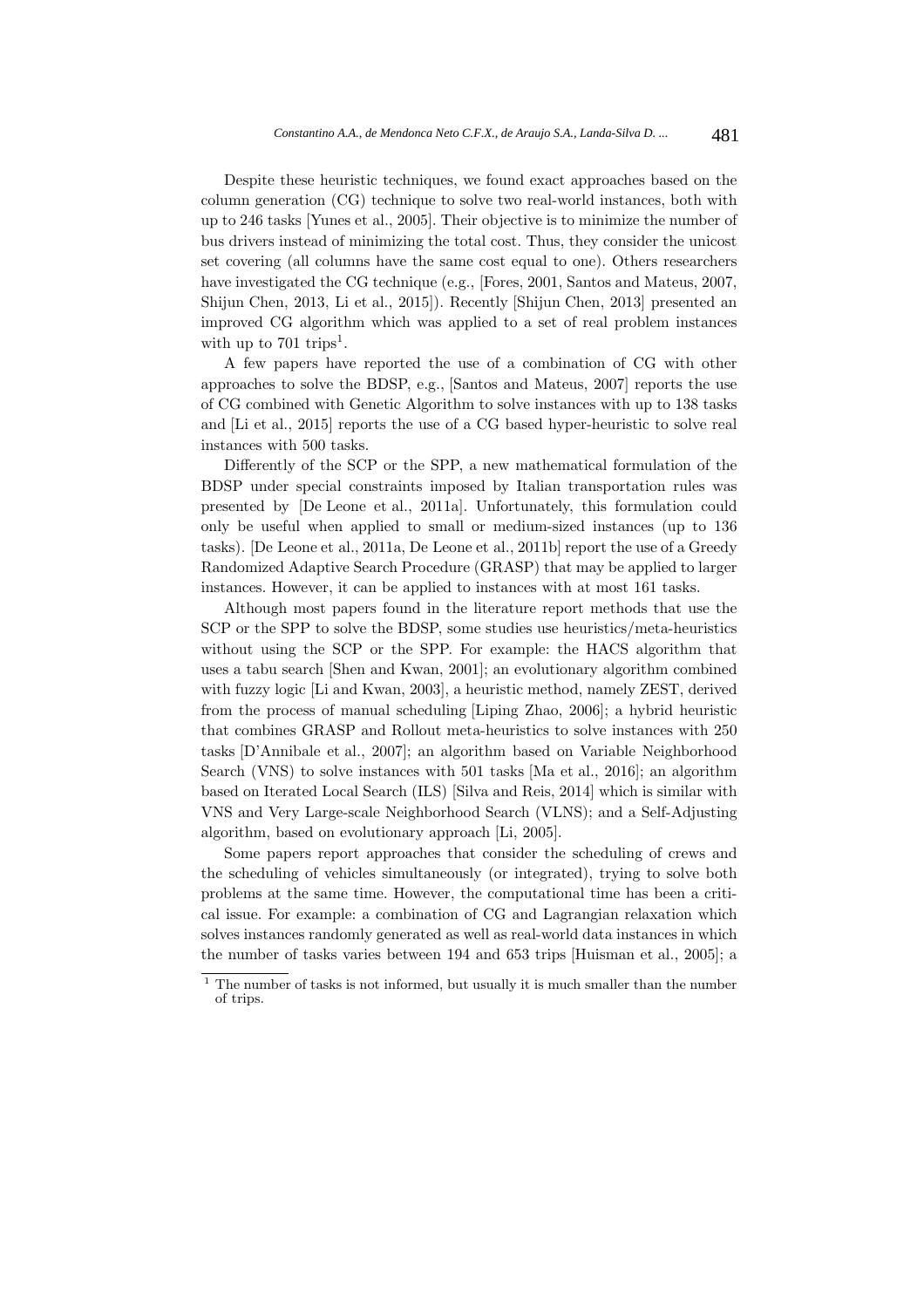GRASP based algorithm was applied to real-world instances with up to 249 tasks [Laurent and Hao, 2008], a set partition/covering-based approaches were applied to instances with up to 400 tasks [Mesquita and Paias, 2008]; and an integrated approach to solve real-world instances with up to 653 trips [De Groot and Huisman, 2008].

| Reference                 | Objective Function               | Approach                |                     | $\#$ tasks <sup>3</sup> $\#$ duties <sup>3</sup> |
|---------------------------|----------------------------------|-------------------------|---------------------|--------------------------------------------------|
| [Santos and Mateus, 2007] | MinCost <sup>1</sup>             | $CG+Genetic$            | 138                 |                                                  |
| [De Leone et al., 2011a]  | MinCost, MinDrivers <sup>2</sup> | GRASP, VNS              | 161                 | 44                                               |
| [Yunes et al., 2005]      | MinDrivers                       | Unicost SCP+CG          | 246                 | $\leq 50$                                        |
| [Portugal et al., 2009]   | MinCost, others                  | SCP/SPP                 | 347                 |                                                  |
| [Li et al., 2015]         | $MinCost+MinDrivers$             | Hiper-heuristic         | 500                 | 145                                              |
| [Mauri and Lorena, 2007]  | MinCost                          | $Heuristic+CG$          | 500 <sup>a</sup>    | 153                                              |
| [Ma et al., 2016]         | MinCost                          | VNS Meta-heuristic      | 501                 | 44                                               |
| [Li and Kwan, 2003]       | $MinCost+MinDrivers$             | <b>Fuzzy Genetic</b>    | 613                 | 75                                               |
| Huisman et al., 2005      | MinCost                          | CG                      | $\ll 653^{\rm a,c}$ | 117                                              |
| [Shijun Chen, 2013]       | MinDrivers                       | $SC+CG$                 | $\ll 701^{\circ}$   | 100                                              |
| Our case                  | MinCost <sup>b</sup>             | Deterministic heuristic | 2.313               | 340                                              |

**Table 1:** Summary of the literature review comparing different features

 $1$  *MinCost* means minimizing the total cost.

<sup>2</sup> MinDrivers means minimizing the number of drivers.

 $3 \text{ #tasks}$  e  $\text{#duties}$  means the number of tasks and duties respectively.

<sup>a</sup> set of artificial benchmark instances.

<sup>b</sup> including vehicle changes and others functions are investigated.

<sup>c</sup> number of trips (the number of tasks is not provided).

Some approaches focus on the bus lines, i.e. the set of tasks is divided according to each bus line. Thus, the problem instance size is clearly reduced and solved separately (e.g. [Yunes et al., 2005]). However, [Portugal et al., 2009] reports an approach that focus on the network, i.e. the set of tasks is not divided according to each bus line and each task can be assigned to any driver despite the bus line it belongs to. In the work reported here we follow this approach. The set of tasks arises from 55 different bus lines and, due to the planning strategy of the company, are not separated. This means that a driver can drive in different bus lines during his/her daily duty. The company desires to minimize the number of bus line changes during a daily duty. Thus, this information is incorporated in our objective function as detailed in Section 3.

In this paper we propose a new heuristic algorithm (named GraphBDSP) based on solution of successive linear assignment problems that uses a weighted multipartite graph which represents the problem data. This approach tries to find disjoint paths in this graph minimizing the total cost (paid time) where each path means a duty (for a driver). The algorithm has two phases, a constructive phase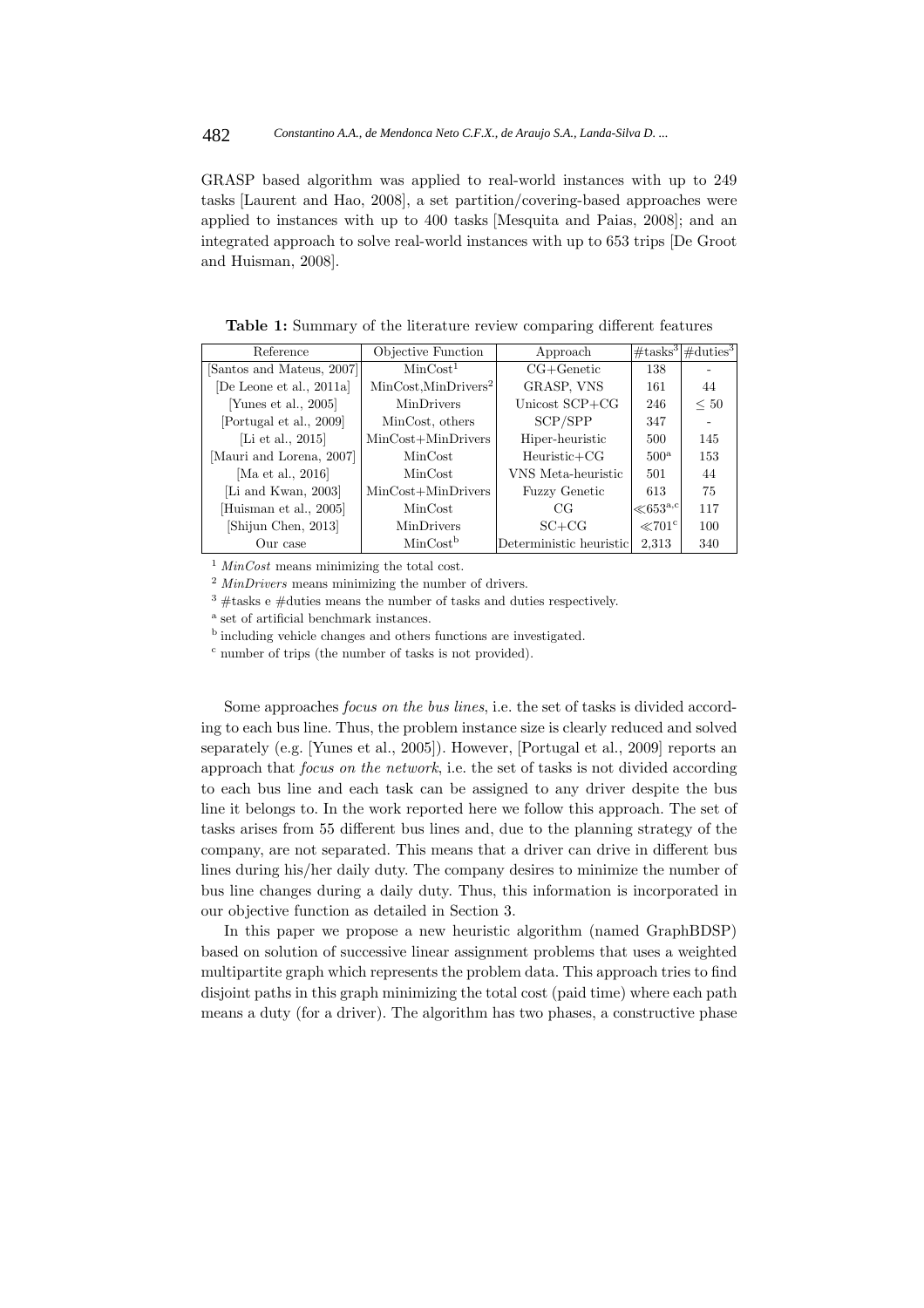and an improvement phase. To the best of our knowledge this is the first time this approach is applied to solve a BDSP. We applied GraphBDSP with real-world problem instances from a Brazilian transportation bus company with 55 bus lines and more than 2,300 tasks, with about 340 duties and with two depots. In order to compare our results against the results reported in the literature we summarize our bibliography review in terms of instance sizes, features and approaches (see Table 1). According to our review, our problem instance is four times larger than the largest problem instance reported in the literature. Since we are dealing with an NP-hard problem spending a high computational effort to solve smaller instances, as reported, we believe that a heuristic technique can be justified to obtain good quality feasible solutions. The main advantages of the GraphBDSP is its effectiveness, its efficiency (low asymptotic complexity) and its facility in terms of parameter tuning.

In this context, this paper makes three contributions. The first contribution is the proposition of a new heuristic approach to solve a huge BDSP instance. Further, to the best of our knowledge, no paper considers this same set of labor rules (constraints and objective function). Also, it is worth noticing that this algorithm requires only one parameter to tune due to the simplicity of the criterion defined by [Cordeau et al., 2002]. The second contribution of this paper is to make available those new problem instances in order to promote new researches around this subject, including a large real-word problem instance. To the best of our knowledge, no paper deals with more than 500 tasks by exact approach. The third contribution is the application of three different objective functions which are compared, concluding that is more important to focus on idle time and overtime time instead of focusing on paid time only.

This paper is organized as follows. Section 2 gives the problem description. Section 3 presents the GraphBDSP in detail. Section 5 reports the computational results of GraphBDSP compared with set covering methods, giving lower bounds. Finally, Section 6 presents the conclusion remarks.

## **2 The Bus Driver Scheduling Problem**

This paper considers a specific case of the bus driver scheduling problem from a Brazilian company where the work schedule is a set of disjoint duties in which a whole set of pre-defined bus tasks must be covered. In this case the total cost (paid time) and the size of the crew must be minimized. A feasible duty must meet the company regulations and the specific Brazilian legal restrictions established by both law and contracts with labor unions which further increases the complexity of the problem.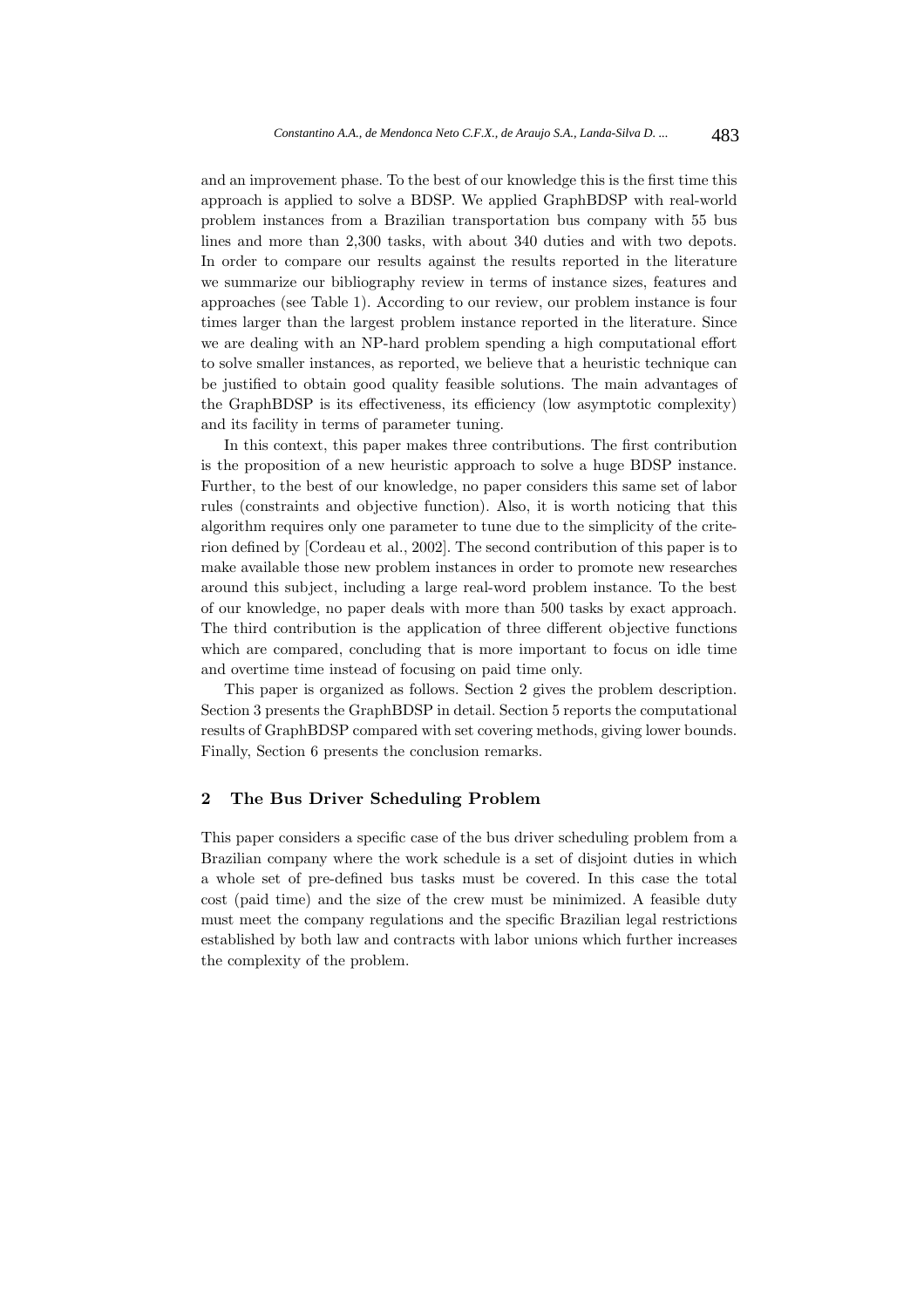#### **Terminology**

Below we report some terminology used in this paper:

- **–** A block represents a sequence of trips to be operated in a day by a vehicle from the time it leaves the depot (garage or the place where it is parked) until it returns to the same depot. These blocks are results from the vehicle  $scheduling<sup>2</sup>$ .
- **–** A relief opportunity is a pair of place and time, into a block, in which a driver is allowed to leave or assume a vehicle.
- **–** A task is a work defined by two consecutive relief opportunity and represents the minimum portion of work that can be assigned to a driver. Thus a task may involve one or more trips, usually two trips, or a deadhead<sup>3</sup>.
- **–** A bus line is a route (itinerary) over which a bus regularly travels, although it is possible to use a bus in different lines.
- **–** A running table is part of a block when the bus is used over the same line. Each row of a running table containing four entries which represent a task t. These entries are defined by  $t = (sl, st, el, et)$ , the first two entries indicate where and when the task starts the next two entries indicate where and when it ends, respectively. The information of which bus line a task  $t$  belongs is given by  $bl(t)$  and the values of each entry of the task t is given by  $sl(t)$ , st(t),  $el(t)$  and  $et(t)$ , respectively.
- **–** A crew is a team of a driver and a conductor, but in some cases it may consist of a driver only. When we *assign* a crew to a task  $t$ , that means that the crew is running the corresponding bus line from the place sl and time st to the place el and time et.
- $-$  A piece of work (POW) is a sequence of consecutive tasks  $t_i$ ,  $t_{i+1}$ , ...,  $t_i$ , in the same bus line, assigned to the same crew where  $et(t_k) \leq st(t_{k+1})$ .
- **–** A stretch is a sequence of consecutive pieces of work (not necessarily on the same bus line) without an intervening meal-break (rest time). Note that, by definition, a POW is a stretch and a single task is a POW. A POW (or a stretch )  $P = (t_i, t_{i+1}, ..., t_i)$  starts at the same location (resp. time) where (resp. when) its first task starts. Thus,  $sl(P) = sl(t_i)$  and  $st(P) = st(t_i)$ . Also, it ends at the same location (resp. time) where (resp when) its last task ends. Thus,  $el(P) = el(t_i)$  and  $et(P) = et(t_i)$ .

<sup>&</sup>lt;sup>2</sup> We assume that the vehicle blocks is determined a priory by solving the vehicle scheduling. In this case we used the solutions provided by the public transport com-

 $3$  Trip without passengers.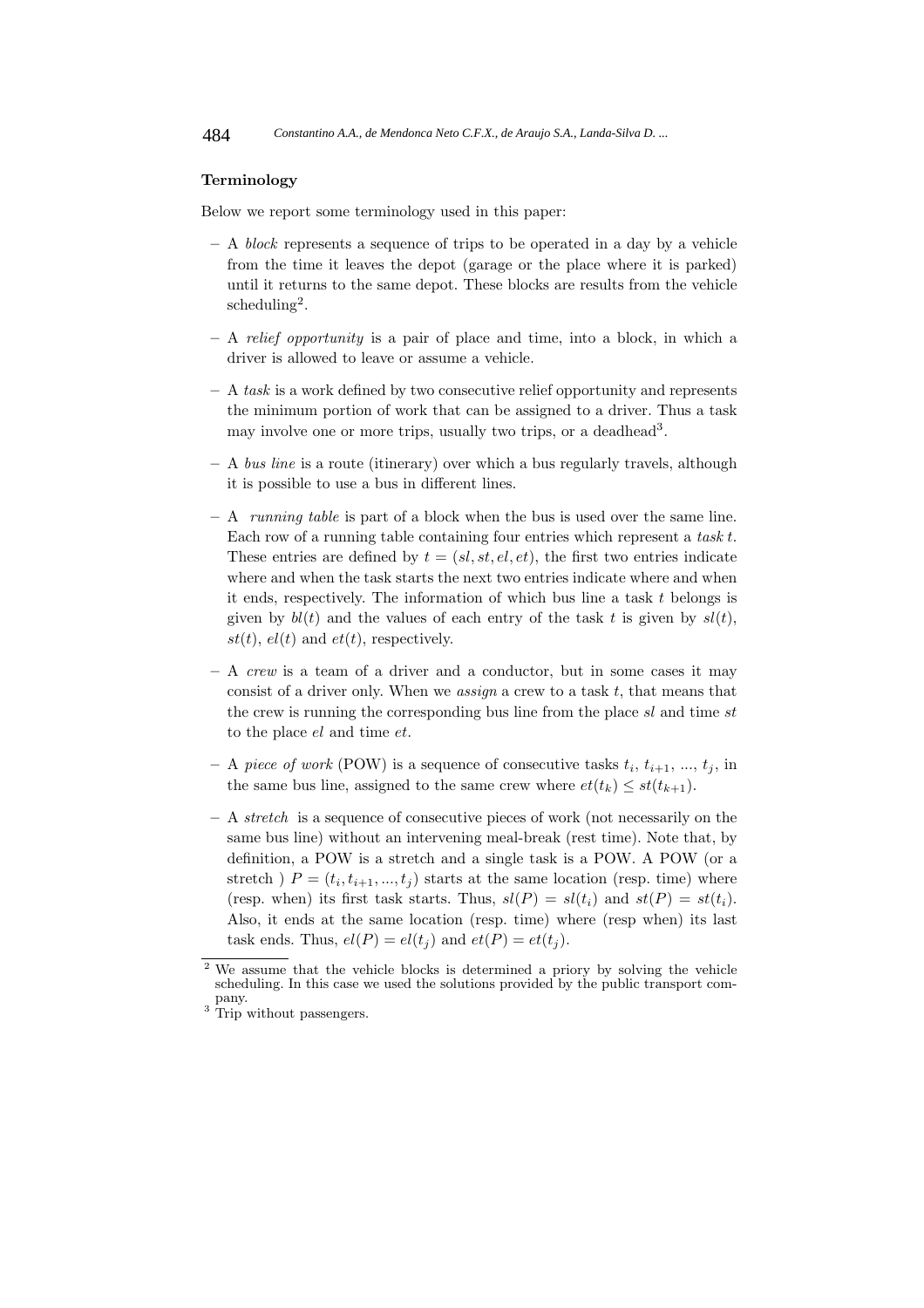- **–** There are two types of breaks:
	- a rest time (rest break, meal-break) which is an unpaid time between two task assigned consecutively to the same driver; and
	- a *idle time* (idle break) which is also a time between two tasks assigned consecutively to the same crew, however, idle time is a paid time used to complete a duty.
- $-$  A *duty* D is an ordered sequence of tasks  $t_1, t_2, ..., t_k$  (composed of one or more stretches) that can be assigned to a crew in a single day work.
- **–** A spreadover time (given by sot) of a duty D is the time between the start of the first task of D and the end of the last task of D,  $sot(D) = et(t_k) - st(t_1)$ .

In this work, when we assign a task t to the end of a duty  $D$ , the task is always assigned to the same crew of duty D forming a new sequence where the task  $t$  will be in the last position. Therefore, for simplicity we say that we assign task t to the end of duty D.

Figure 1 shows two bus lines A and B. Each bus line consists of a set of four entry columns where each row indicates all the tasks a bus must perform in a day (bus 1 and bus 2 for line A and bus 4, bus 5 and bus 6 for line  $B$ ). This figure also shows two duties:

- The Duty<sub>X</sub> where the first 3 tasks of the duty are Task<sub>1</sub>, Task<sub>2</sub> and Task<sub>5</sub>. Note that, the first two tasks of the duty forms a POW and there is a rest time between  $Task<sub>2</sub>$  and  $Task<sub>5</sub>$ ; and
- The Duty<sub>Y</sub> where the first 3 tasks of the duty are Task<sub>6</sub>, Task<sub>3</sub> and Task<sub>4</sub>. The whole duty consists of these 3 tasks, therefore, the crew will have a 367 minutes of idle time to complete their day work. Note that the crew assigned to this duty must change the bus line between  $Task<sub>6</sub>$  Task<sub>3</sub>. Thus these 3 tasks form a stretch .

#### **2.1 Problem Specification**

A feasible duty must meet the company regulations and the specific Brazilian legal restrictions established by both law and contracts with labor unions as follows.

Rule 1: The stretch time on a duty may not exceed 360 minutes, and if it exceeds this time, a rest time of at least 90 minutes must be applied. Rest time on a duty (unpaid time) may not exceed 300 minutes, otherwise the break time over that is considered idle time (paid time).

Rule 2: The overtime per duty may not exceed 120 minutes.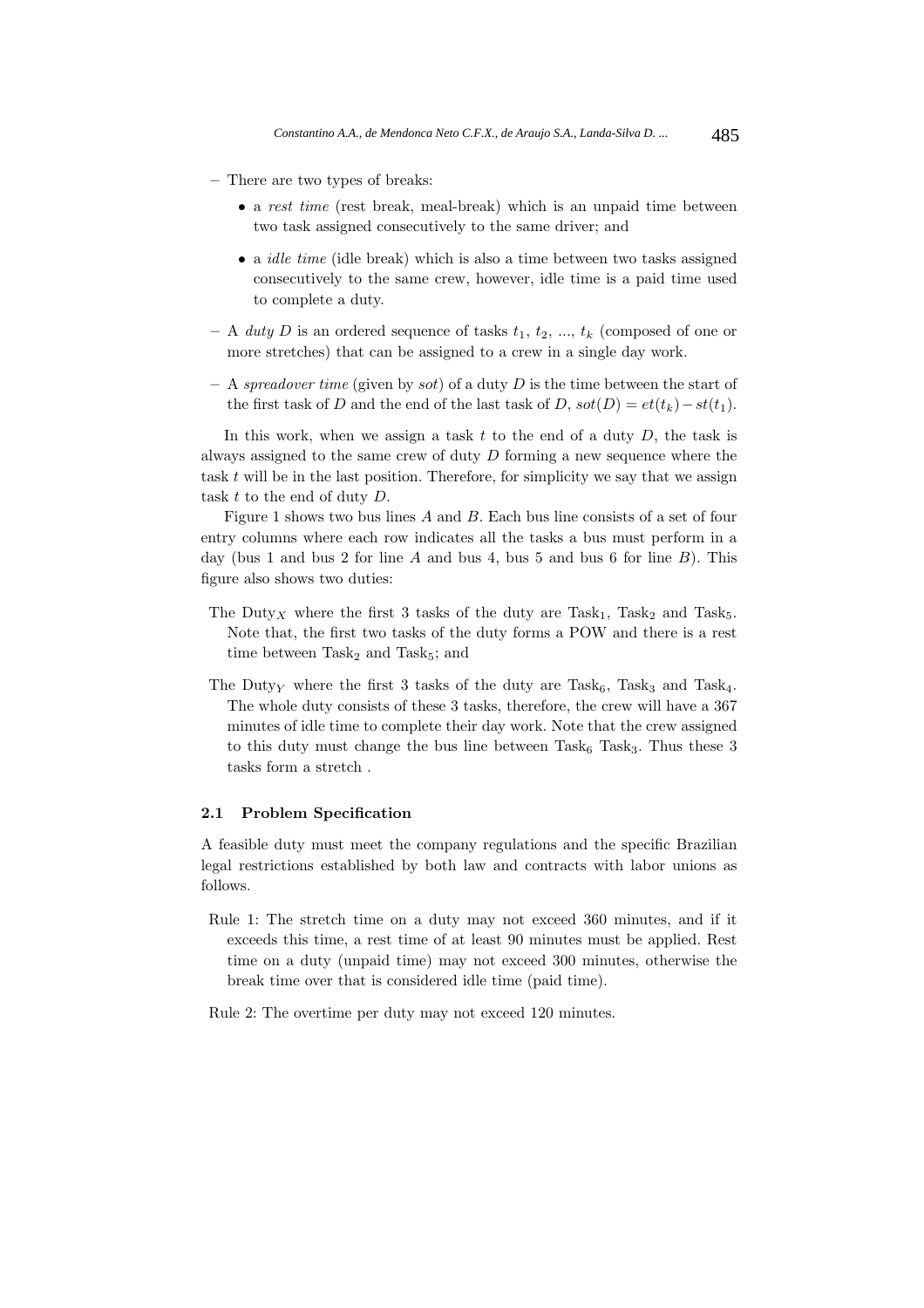

**Figure 1:** Two bus lines showing a lists of tasks and two duties.

Rule 3: If a duty includes night working, between 10pm and 5am, a period of 52 minutes is considered to be 60 minutes of work (called night time) and an additional payment of 20% of ordinary wage must be applied over such night working time. For overtime (extra working time) an additional payment of 50% of ordinary wage must be applied.

Rule 4: The total paid time per duty must be at least 432 minutes.

Rule 5: The spreadover time of a duty may not exceed 780 minutes.

Table 2 summarizes a set of parameters related to these rules. In Section 3.3 we give a mathematical formulation of this rules which are used by our objective function. As solution to this problem means a set of duties covering all tasks of a working day in such way that the total cost based on the paid time (worked time) and the number of vehicle change are minimized, consequently, minimizing the total number of duties. According to our literature review, there is not linear programming formulation that satisfies this set of rules and this formulation is still a challenge. In addition, taking into account our main problem instance is large, thus a need for heuristic solution approaches is justified.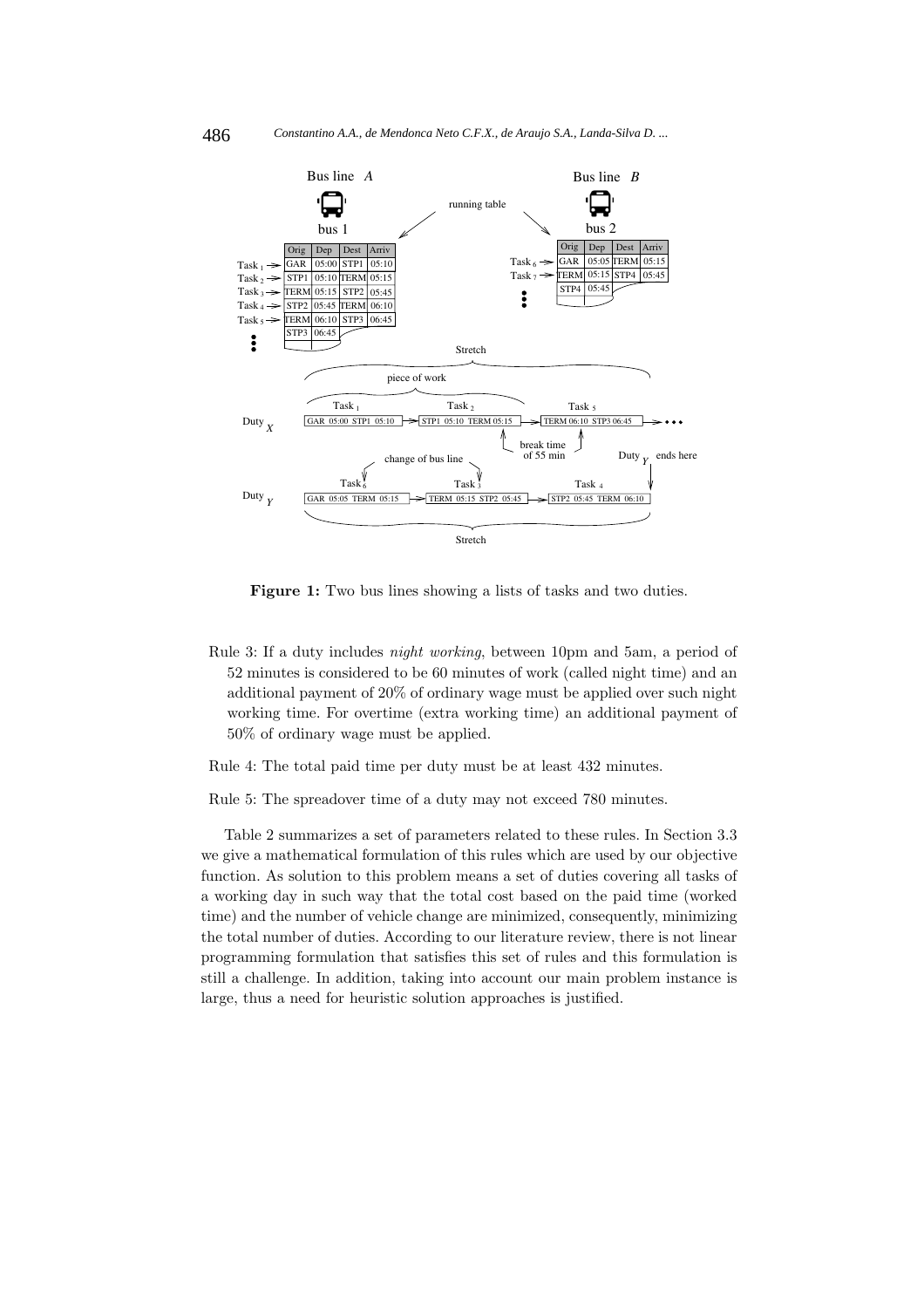| Parameter/Value Meaning |                                                        | Reference |
|-------------------------|--------------------------------------------------------|-----------|
|                         | $st_{max} = 360$ min Maximum stretch time duration     | Rule 1    |
| $rt_{min} = 90$ min     | Minimum time for a rest                                | Rule 1    |
| $rt_{max} = 300$ min    | Maximum time for a rest                                | Rule 1    |
| $pt_{min} = 432$ min    | Minimum paid time for a duty                           | Rule 4    |
|                         | $ot_{max} = 120$ min Maximum overtime for a duty       | Rule 2    |
|                         | $sot_{max} = 780$ min Maximum spreadover time duration | Rule 5    |
| $fnt = 60/52$           | Correction factor for night time worked                | Rule 3    |
| $pnt\% = 20\%$          | Percentage of additional payment for night time Rule 3 |           |
| $pot\% = 50\%$          | Percentage of additional payment for overtime Rule 4   |           |

**Table 2:** Parameter notation from the problem.

## **3 Proposed Algorithms**

The proposed algorithm GraphBDSP is based on successive solution of (linear) assignment problems in order to construct and to improve different paths (duties) in a multipartite graph. The assignment problem [Pentico, 2007] is a well-known problem in operation research and it can be solved in polynomial time. The assignment problem has been quite used due to its low computational complexity to get optimal solution, e.g. recently it was successfully used to tackle a nurse scheduling problem [Constantino et al., 2014]. Given a cost matrix  $[c_{ij}]$ of dimension  $n \times n$ , the assignment problem consists in associating each row to a column in such a way that the total cost of the assignment is minimized. Using a binary variable  $x_{ij} = 1$  if row i is associated with column j, the assignment problem can be formulated as follows:

$$
\min \sum_{i=1}^{n} \sum_{j=1}^{n} c_{ij} x_{ij} \tag{1}
$$

**Subject to:** 
$$
\sum_{i=1}^{n} x_{ij} = 1, j = 1, ..., n
$$
 (2)

$$
\sum_{j=1}^{n} x_{ij} = 1, i = 1, \dots, n
$$
 (3)

$$
x_{ij} \in \{0, 1\}, i, j = 1, \dots, n \tag{4}
$$

Our GraphBDSP algorithm is decomposed into two phases (algorithms) which are run in sequence. 1) construction of an initial solution; and 2) solution improvement. In both phases the assignment problem (1)-(4) is intensely used,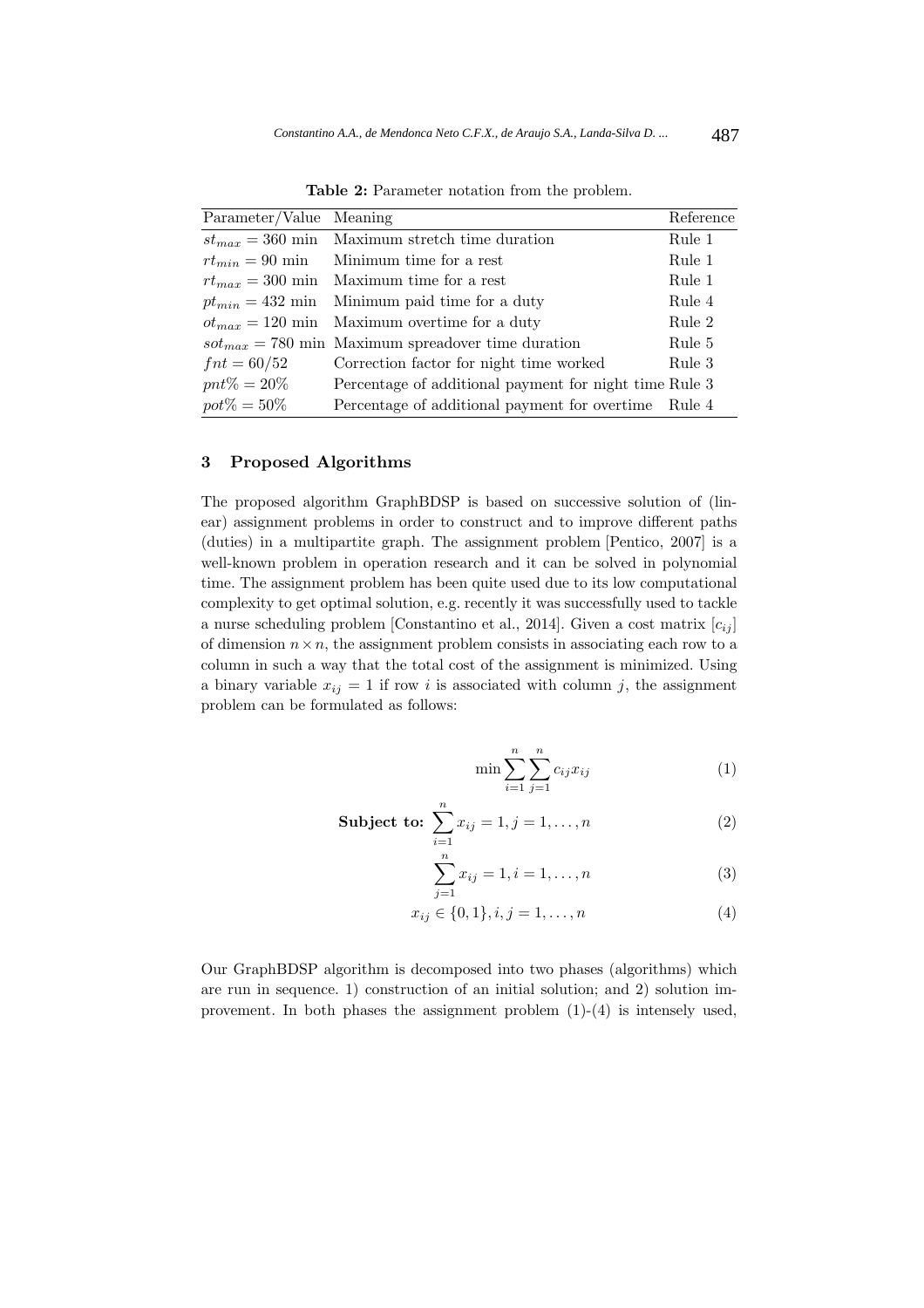where the number n and the cost matrix  $[c_{ij}]$  have different meaning (values) for each phase of the algorithm, which are explained in detail in the following sections.

#### **3.1 Data and Solution Representation**

First of all our algorithm starts with a weighted multipartite *directed graph*  $G = (T, E)$  (or simply a *graph*) where T is the set of vertices representing the tasks the whose crews must be allocated and E is the set of edges  $e_{ij} = (t_i, t_j)$ indicating that the same crew can perform the task  $t_i$  after the task  $t_i$ . In this case we say that  $t_i$  is *adjacent* with  $t_j$  and that  $e_{ij}$  leaves vertex  $t_i$  and enters vertex  $t_i$ .

It is possible to place the set of vertices into *layers*  $T_1$ ,  $T_2$ , ...,  $T_k$  ( $T =$  $\cup_{m=1}^{k} T_m$ ) such that all edges are "forward", i.e. for each edge  $e_{ij} = (t_i, t_j)$ , vertex  $t_i$  is placed on layer  $T_l$  and vertex  $t_j$  is placed on layer  $T_m$  where  $m > l$ . The vertices are arranged into layers in such way that each layers is made up of vertices representing tasks, if two tasks can be scheduled one after other, then they are not in the same layer, i.e. if task  $t_i$  can be scheduled after the task  $t_i$ , then  $t_i \in T_l$  and  $t_j \in T_m$ ,  $l < m$ . A simple greedy algorithm can build such partition. Let  $s_m$  denote the size of the layer  $T_m$   $(1 \leq m \leq k)$ .

Let a path  $D = (T', A')$  be a sequence  $(v_1, v_2, ..., v_u)$  of vertices of G such that  $v_p$  is adjacent with  $v_{p+1}$   $(1 \leq p \leq u-1)$ . Its easy to show that a path meets each layer at most once. Two paths  $D_r$  and  $D_s$  are *disjoint* if and only if  $D_r \cap D_s = \emptyset$ . In the reminder of this work, we will refer to the vertices of G as tasks and refer to the paths constructed by the algorithm as duties. Thus our algorithm tries to find a set of disjoint paths (duties) that meets all vertices (tasks) of the graph (a partition of  $T$ ) minimizing the total cost. A solution is this set of disjoint paths.

Let a *partial duty* be an incomplete duty, this means that it is possible to include more task to obtain a complete duty. A partial duty is always referred with two indexes were the second index indicates the context of that part. Thus, a complete duty (or simply a duty) is referred with a single index. For example, we use  $D_i$  to refer to a duty i to be carried out by a crew in a single day which can be split into two partial duties  $D_{i,m-1}^l$  (called *left partial duty*) and  $D_{i,m}^r$ (called *right partial duty*), where  $D^l_{i,m-1}$  contain the tasks  $t_{i,1}, t_{i,2}, ..., t_{i,m-1}$ and  $D_{i,m}^r$  contain the tasks  $t_{i,m}$ ,  $t_{i,m+1}$ , ...,  $t_{i,k}$ .

Our graph is edge-weighted graphs but the weight of each edge is computed dynamically. Since the additional cost of adding a task to a partial duty, or joining two partial duties, may not depend only on the last task of the partial duty  $D^l_{i,m-1}$ , but it may depend on the cost of the whole duty. Next section we give more detail how to compute this weight using a cost function.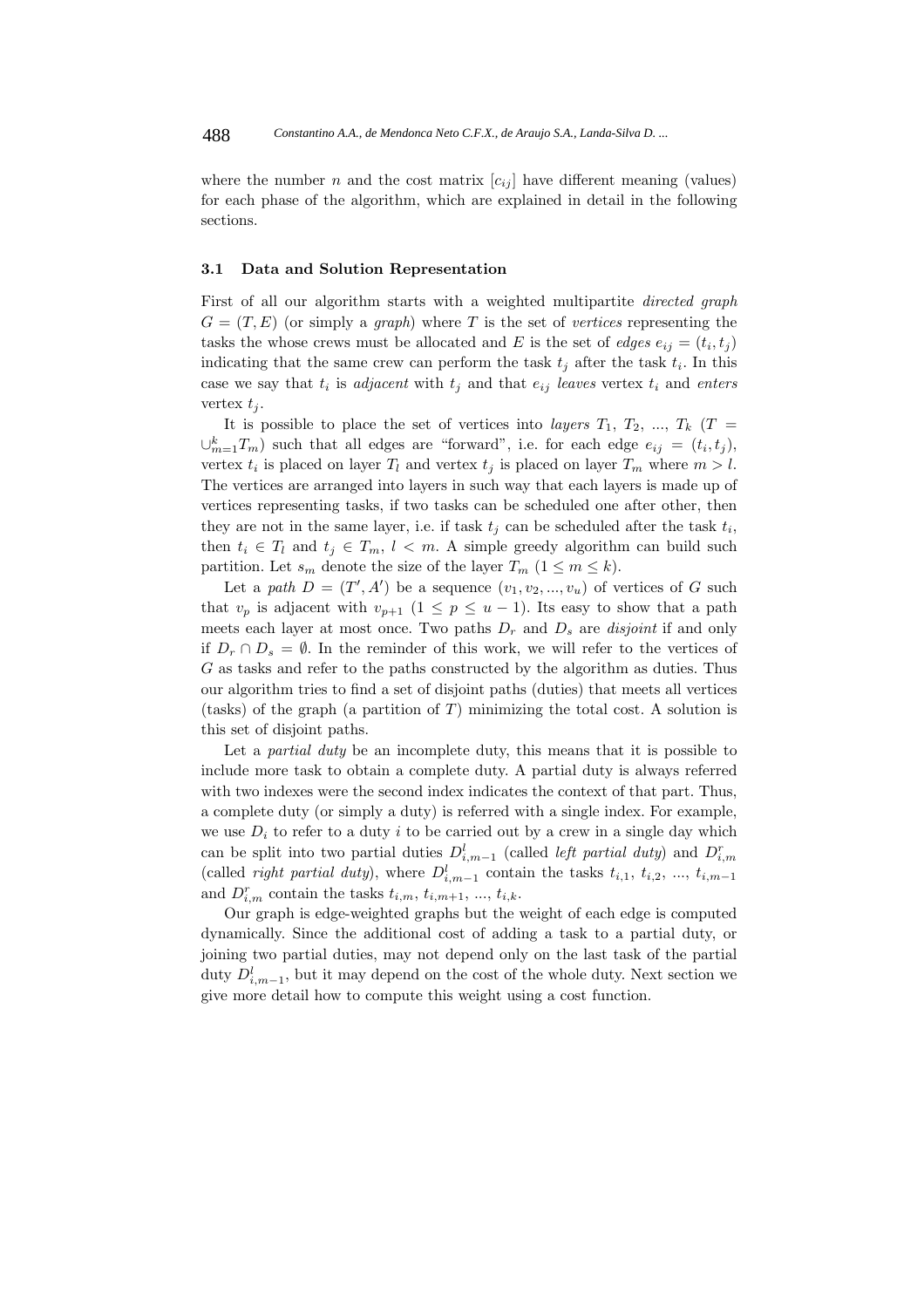#### **3.2 Cost Function**

Let  $\lambda$ -cost be a function that receives two parameters: a partial duty  $D_{i,m-1}^l$ and a partial duty  $D^r_{j,m}$  and returns the cost (related to paid time in minutes) of assigning the duty  $D_{j,m}^r$  at the end of duty  $D_{i,m-1}^l$  forming the duty  $D_i$ . If  $D_i$  is *feasible* the  $\lambda$ -cost function returns the paid time in minutes; otherwise it returns  $\infty$  (if it is *unfeasible*). The  $\lambda$ -cost function is defined in equation 5.

$$
\lambda(D_{i,m-1}^l, D_{j,m}^r) = \sum_{r=1}^5 \lambda_r \tag{5}
$$

where  $\lambda_r$  is defined according to the set of rules stated in Section 2.1:

- Rule 1: Let  $bt(D_i) = \max_{u=1}^{k-1} \{ (st(t_{i,u+1}) et(t_{i,u})) \mid ((et(t_{i,u}) st(D_i)) \leq$  $st_{max}$ )  $\wedge$  ( $\left( et(D_i) - st(t_{i,u+1}) \right) \leq st_{max}$ )} be the longest break time of the duty  $D_i$  which is candidate to be a rest time. If  $sot(D_i) \leq st_{max}$  we set  $\alpha = 0$ ; otherwise we set  $\alpha = \infty$ . Let  $rt(D_i)$  be the rest time of the duty  $D_i$ , i.e.  $rt(D_i) = min\{bt(D_i), rt_{max}, \alpha\}$ . If  $rt(D_i) = 0$  or  $rt(D_i) \geq rt_{min}$  we set  $\lambda_1 = 0$ , otherwise we set  $\lambda_1 = \infty$ .
- Rule 2: Let  $ot_{day}(D_i)$  and  $ot_{night}(D_i)$  be the overtime worked during the day and night (between 10pm and 5pm), respectively. Thus,  $ot(D_i) = ot_{day}(D_i) +$  $ot_{day}(D_i) \cdot fnt\%.$  If  $ot(D_i) \leq ot_{max}$  we set  $\lambda_2 = 0$ , otherwise we set  $\lambda_2 = \infty$ .
- Rule 3: Let  $wt(D_i)$  be the amount of working time of the duty  $D_i$ , i.e.  $wt(D_i)$  =  $\min\{sot(D_i)-rt(D_i), pt_{min}\}\$ . Let  $nt(D_i)$  be the amount of night time worked and let  $pt(D_i)$  be the amount of paid time of the duty  $D_i$ , i.e.  $pt(D_i)$  $(wt(D_i) - nt(D_i)) + (nt(D_i) \cdot (1 + pnt\%)) + (ot(D_i) \cdot pot\%)$ . Thus we set  $\lambda_3 = pt(D_i).$

Rule 4: If  $pt(D_i) \geq pt_{min}$  we set  $\lambda_4 = 0$ , otherwise we set  $\lambda_4 = \infty$ .

Rule 5: If  $ot(D_i) \leq ot_{max}$  we set  $\lambda_5 = 0$ , otherwise we set  $\lambda_5 = \infty$ .

A δ-penalty function is defined as the value of a quantified penalty to reflect the bus line change and the feasibility of join  $D_{i,m-1}^l$  to  $D_{j,m}^r$ . The  $\delta$ -penalty function is defined in equation 6.

$$
\delta(D_{i,m-1}^l, D_{j,m}^r) = \delta_1 + \delta_2 \tag{6}
$$

where  $\delta_1$  and  $\delta_2$  are computed as follows:

- a)Let  $vc(D_i)$  be the number of bus line change in  $D_i$ , thus we set  $\delta_1 = (pblc \cdot$  $vc(D_i)$ , where *pblc* is a penalty for a bus line change.
- b) $\delta_2 = 0$  is  $\left( et(D_{i,m-1}^l) \leq st(D_{j,m}^r) \right)$  or  $\left( el(D_{i,m-1}^l) = sl(D_{j,m}^r) \right)$ , otherwise  $\delta_2 = \infty$ .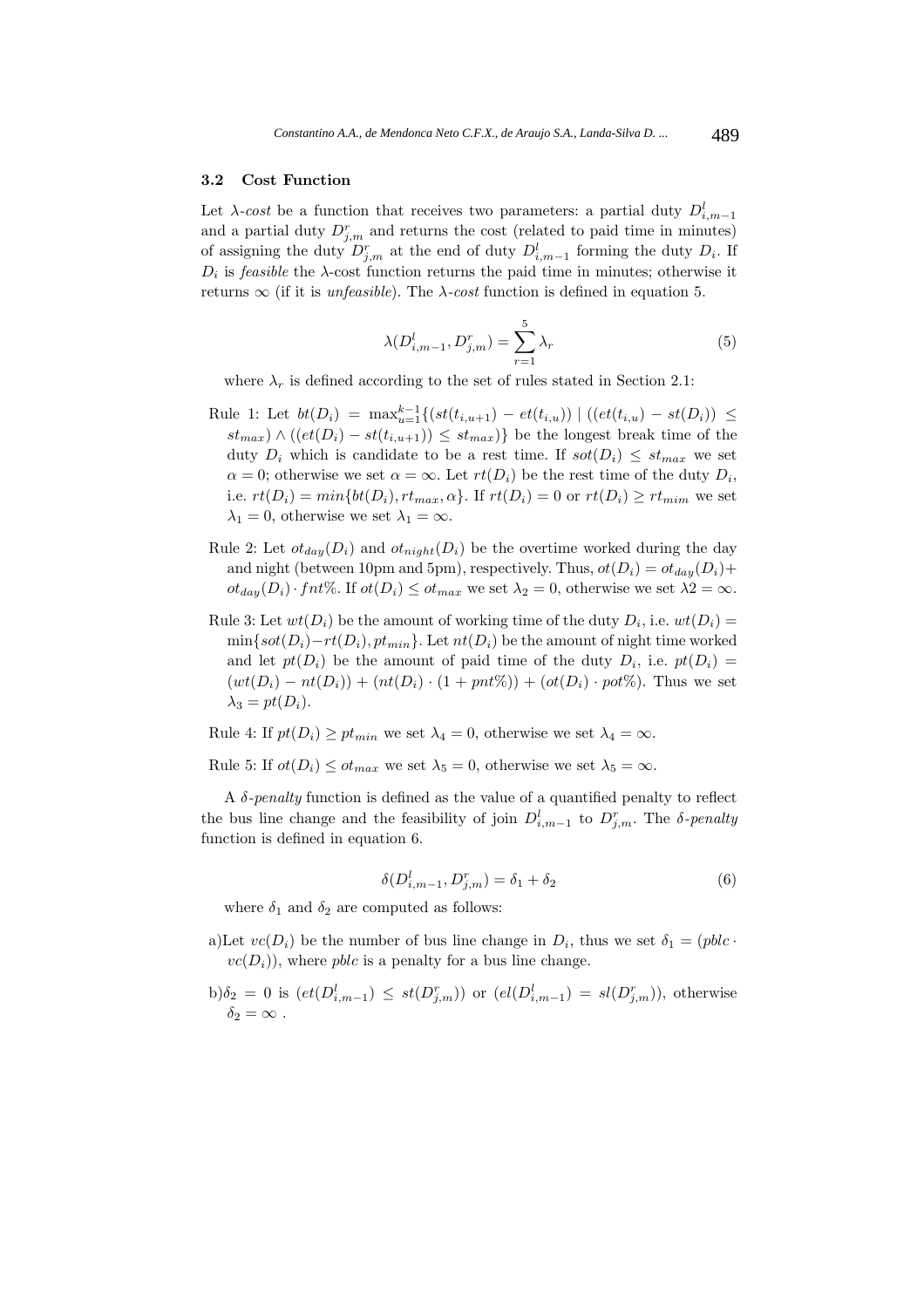We define a cost function  $f$  which receives as parameter a pair of partial duties  $D_{i,m-1}^l$  and  $D_{j,m}^r$  and returns the cost of assigning all tasks of the partial duty  $D_{i,m-1}^l$  at the end of the partial duty  $D_{j,m}^r$ .

In this work, we investigate three versions as follows:

- $f_1(D_{i,m-1}^l, D_{j,m}^r) = \lambda(D_{i,m-1}^l, D_{j,m}^r) + \delta(D_{i,m-1}^l, D_{j,m}^r)$ , i.e. the in function  $f_1$ only considers the paid time of assigning the partial duty  $D^l_{i,m-1}$  at the end of the partial duty  $D^r_{j,m}$ .
- $f_2(D_{i,m-1}^l, D_{j,m}^r) = (\lambda(D_{i,m-1}^l, D_{j,m}^r) \lambda_3) + \delta(D_{i,m-1}^l, D_{j,m}^r) + it(D_{i,m-1}^l, D_{j,m}^r),$ where  $it(D_{i,m-1}^l, D_{j,m}^r)$  returns the total idle time of the duty. This function focuses on idle time (paid break time) of the duty.
- $f_3(D_{i,m-1}^l, D_{j,m}^r) = (\lambda(D_{i,m-1}^l, D_{j,m}^r) \lambda_3) + \delta(D_{i,m-1}^l, D_{j,m}^r) + it(D_{i,m-1}^l, D_{j,m}^r)$  $+ (ot(D_i) \cdot pot\%)$ . This function focuses on idle time (paid break time) and overtime.

Let  $D$  be the set of duties kept by the algorithm in a given time (the current solution). The cost f associated with D is given by  $f(\mathcal{D}) = \sum_{i=1}^{|D|} f(D_i)$ , where f can be  $f_1, f_2$  or  $f_3$ . These functions return  $\infty$  if  $\mathcal{D}$  is unfeasible.

#### **3.3 Construction Phase**

In the construction phase a feasible schedule is built, i.e., a set of feasible duties, adding one task at a time according to a assignment problem, until all tasks have been assigned. Starting with an empty duties, iteratively each duty is constructed.

Let  $d$  be the number of estimated duties needed to assign all tasks, thus, it must be enough to assign the tasks to one of the d partial duties. We used  $d = 2.5nv$ , where nv is the number of vehicles obtained by the vehicle scheduling.

We define  $dummy$  task  $t'$  as a not real task and there is no restriction to assign it to any partial duty at any release opportunity without changing any cost or property. In addition,  $sl(t') = el(t') = NULL$ ,  $st(t') = et(t') = 0$ . But since it is assigned to any partial duty, then  $sl(t')$  and  $st(t')$  ( $el(t')$  and  $et(t')$ ) give information of its first real right (left, respectively) neighbor task in that duty. Note that a dummy task may be assigned to any partial duty, but in case of join two partial duty, a dummy task assumes the properties of its first real neighbor task, i.e. if a dummy task  $t'_{i,m-1} \in D^l_{i,m-1}$  then it assumes the properties of its first real left neighbor task in  $D_{i,m-1}^l$ , similarly, if a dummy task  $t'_{i,m} \in D_{i,m}^r$ then it assumes the properties of its first real right neighbor task in  $D^r_{i,m}$ .

Dummy duty is introduced in order to simplify our duty notation, keeping the same size and starting and ending at the same layer for all duties. But in a computational implementation, all dummy duties may be eliminated by using of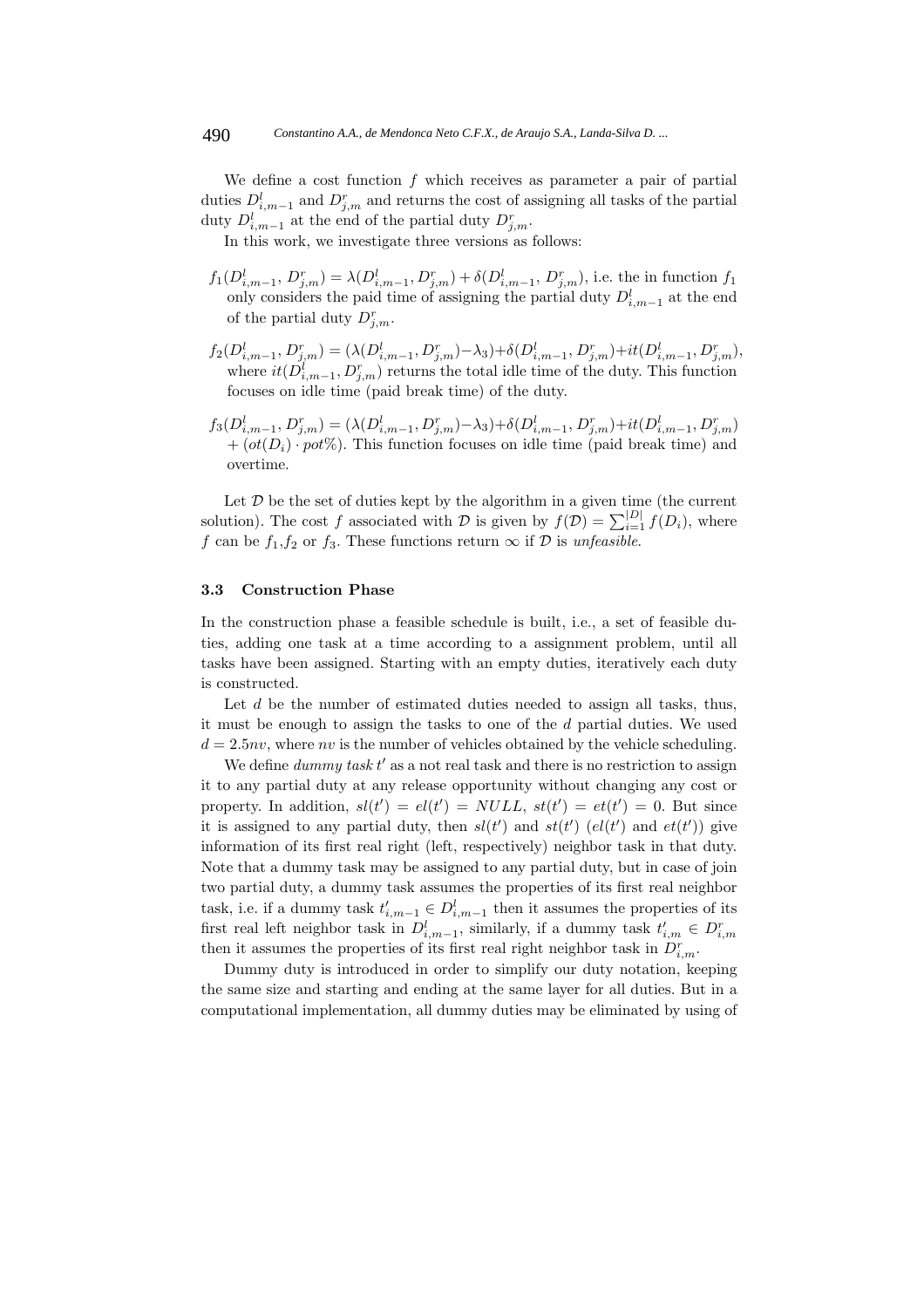pointers linking all sequence of real tasks in a duty, i.e. a duty may be represented by a dynamic list.

During this construction phase a duty  $D_i$  is constructed incrementally by assigning a task by iteration. Some of these tasks may be dummy tasks. Initially, we start with  $D_{i,0} = \emptyset$  and  $D_{i,m}$  is the partial duty obtained by assigning the task t at the end of the partial duty  $D_{i,m-1}$ . In this step the task t becomes the task  $t_m$  of the duty  $D_{i,m}$ , i.e.  $t_m \leftarrow t$ , thus in this construction phase we considers  $D_{i,m}^r$  containing the task  $t_m$  only, i.e.  $D_{i,m}^r = \{t_m\}$  in order to use our cost function f.



**Figure 2:** The cost matrix C for each iteration m.

We construct a cost (weight) matrix C of order  $d + s_m$  at the beginning of each iteration  $m$  as shown in Figure 2. The figure also shows the meaning of the entries of the cost matrix  $C$ , i.e. the tasks of the layer  $m$  correspond to the tasks of columns 1, 2, ...,  $s_m$ , the next d columns correspond to dummy tasks, the lines 1, 2, ..., d corresponds to the d duties and the remaining  $s_m$  lines correspond to the spare duties which cannot be used for assigning real tasks.

Summarily, the procedure to construct the initial solution can be described by Algorithm 1. It start with d empty duties. Solving the assignment problem with this cost matrix C we find how to assign each task t from  $T_m$  to each partial duties  $D^l_{i,m-1}$ ,  $i=1,\cdots,d$ .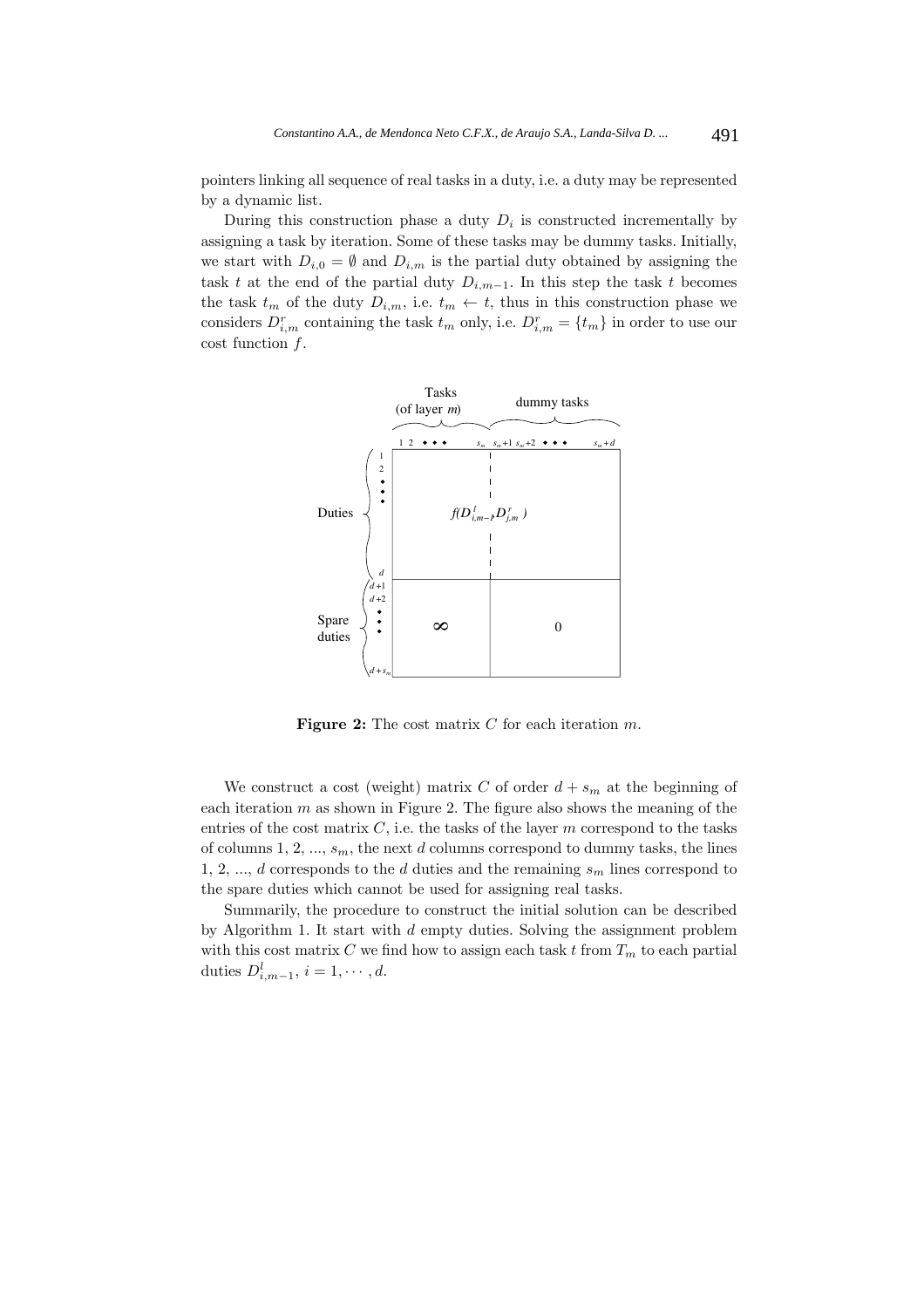

Figure 3: On the top, 2 tables of 2 bus lines containing 9 tasks, and the graph generated by those tables; On the next two rows it is shown a cost matrix  $C_m$ built in iteration  $m$  followed by the set of the partial duties constructed according with the solution of the Assignment Problem for that matrix.

|                         | Algorithm 1: $ConstructSolution(G)$                                 |     |
|-------------------------|---------------------------------------------------------------------|-----|
|                         | /* receive a multipartite graph $G$ as defined                      | $*$ |
|                         | 1 begin                                                             |     |
| $\mathbf{2}$            | Set all duties $D_{i,0} = \emptyset$ for $i = 1, 2, , d$ ;          |     |
| 3                       | for $m \leftarrow 1$ to k do                                        |     |
| $\overline{\mathbf{4}}$ | Take the layer $T_m$ from G;                                        |     |
| 5                       | Set up the cost matrix $C$ according to function $f$ ;              |     |
| 6                       | Solve the assignment problem described by cost matrix $C$ ;         |     |
| 7                       | Assigning the tasks from $T_m$ to each partial duty $D_{i,m-1}^l$ , |     |
|                         | $i = 1, \dots, d$ according to assignment solution;                 |     |
| 8                       | Remove all empty duty from $\mathcal{D}$ ;                          |     |
| 9                       | return $\mathcal{D}$ ;                                              |     |

Figure 3 shows a complete run of Algorithm 1. We start with the 2 tables on the top left of the figure and build the graph on the top right. Now we run Algorithm 1. In the first iteration ( $m = 1$ ) it finds that  $T_1 = \{t_1, t_5\}$ . For this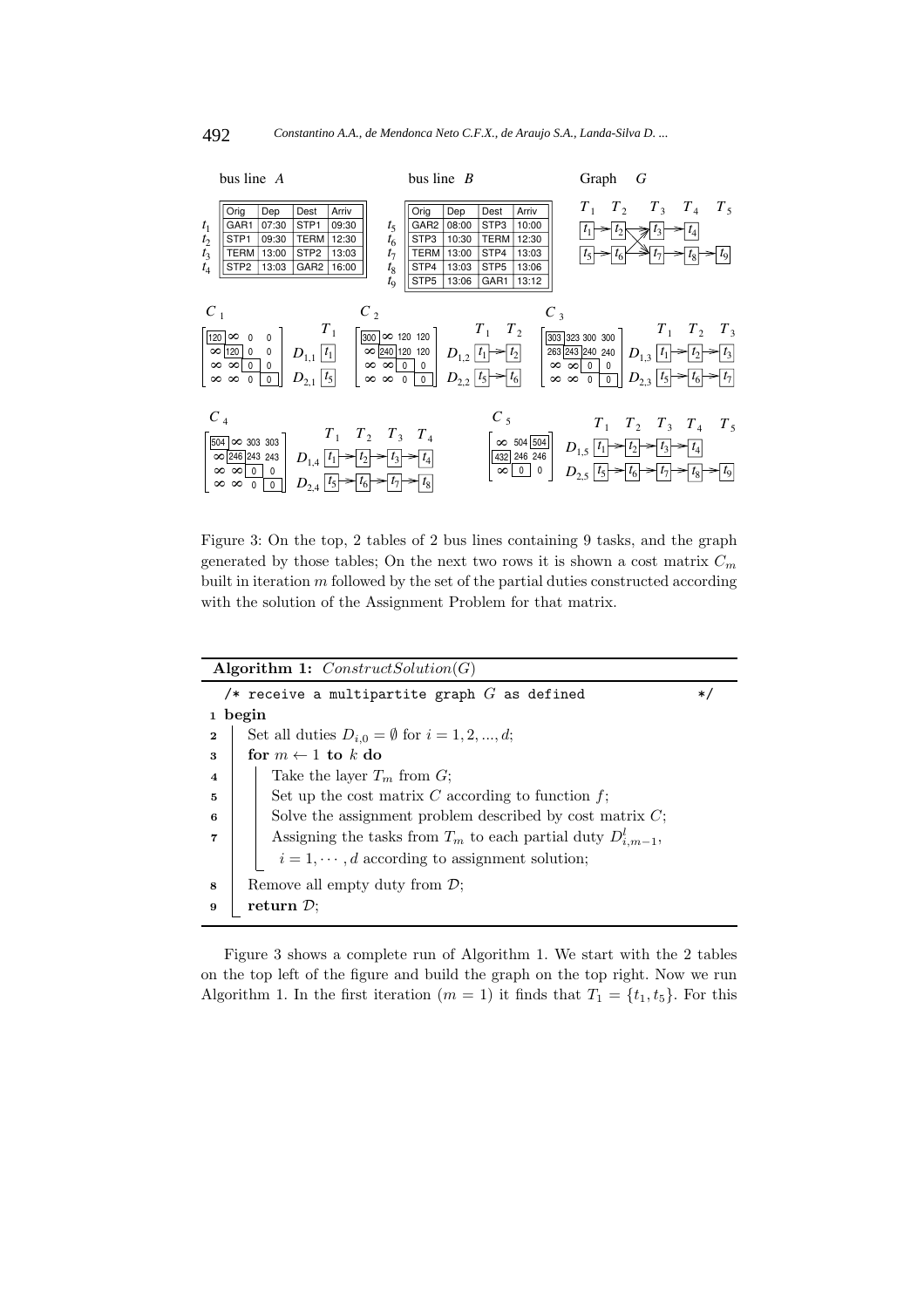layer, it builds the matrix  $C_1$ . One of the solutions (of the Assignment Problem) is marked with rectangles which sets  $D_{1,1} = (t_1)$  and  $D_{2,1} = (t_5)$  (see first pair of partial duties on the right of matrix  $C_1$ ). In the second iteration  $(m = 2)$  it finds that  $T_2 = \{t_2, t_6\}$ . For this layer, it builds the matrix  $C_2$ , again, the solution is marked with rectangles which sets  $D_{1,2} = (t_1, t_2)$  and  $D_{2,2} = (t_5, t_6)$  (shown in the right of matrix  $C_2$ ). The same applies to iteration 3 and 4. At the last iteration ( $m = 5$ ) it finds that  $T_5 = \{t_9\}$ . For this layer, it builds the last matrix  $C_5$  where the solution is marked with rectangles and sets  $D_{1,5} = (t_1, t_2, t_3, t_4)$ and  $D_{2,5} = (t_5, t_6, t_7, t_8, t_9)$ . Note that it assigned dummy tasks to duty  $D_{1,5}$  in this last step. Since all tasks are set into layers, the algorithm ends. Thus, we set  $D_1 \leftarrow D_{1,5}$  and  $D_2 \leftarrow D_{2,5}$ .

#### **3.4 Improvement Phase**

A duty cut m on a duty  $D_i$ , denoted by  $C_{D_i}^m$ , is a partition of the tasks of  $D_i$ into two sets of tasks forming two partial duties: *left partial duty*  $D_{i,m}^l$  and right partial duty  $D^r_{i,m+1}$ ,  $m = 1, \dots, k-1$ .

A cut m on the set  $D$ , denoted by  $C_{\mathcal{D}}^{m}$ , is a set of duty cut m, i.e. is the set of the partial duties formed by the duty cuts on all duties on  $D$  such that  $D = D_m^l \cup D_{m+1}^r$  where  $D_m^l = \{D_{i,m}^l, i = 1, \cdots, |D|\}$  and  $D_{m+1}^r = \{D_{i,m+1}^r, i = 1, \cdots, i\}$  $1, \cdots, |\mathcal{D}|\}.$ 

**Lemma 1.** If  $C_{\mathcal{D}}^{m}$  is cut m on the set  $\mathcal D$  then duties from  $\mathcal D_m^l$  may be recombined with  $\mathcal{D}_{m+1}^r$  forming a new set of duties  $\mathcal{D}'$  in such a way that  $f(\mathcal{D}) \geq f(\mathcal{D}')$ .

*Proof.* Let  $D$  be an instance of the set of duties constructed by algorithm 1. Let  $C_{\mathcal{D}}^{m}$  be a cut m on  $\mathcal{D}$  (1  $\leq m \leq k-1$ ). Let E be a square matrix  $|\mathcal{D}| \times |\mathcal{D}|$ where each line  $i$   $(i = 1, 2, ..., |\mathcal{D}|)$  corresponds to the partial duty  $D_{i,m}^l \in \mathcal{D}_m^l$ , each column j  $(j = 1, 2, ..., |\mathcal{D}|)$  corresponds to the partial duty  $D^r_{j,m+1} \in \mathcal{D}^r_{m+1}$ and each entry  $e_{i,j}$  corresponds to the cost of assigning all tasks of the partial duty  $D_{j,m+1}^r$  at the end of the partial duty  $D_{i,m}^l$ , i.e.  $e_{i,j} = f(D_{i,m}^l, D_{j,m+1}^r)$  (the function  $f$  used here is the same used in the construction phase) is element of the cost matrix  $E$  used by assignment problem. Since, the set of duties  $D$  belongs to the matrix E (it is the diagonal  $e_{i,i}$  for  $i = 1, 2, ..., |\mathcal{D}|$ ) and the solution of the assignment problem that recombines  $\mathcal{D}_{m}^{l}$  with  $\mathcal{D}_{m+1}^{r}$  into a new set of duties  $\mathcal{D}'$ , then  $f(\mathcal{D}) \geq f(\mathcal{D}')$ , the assertion follows from the minimum solution found by the assignment problem.  $\square$ 

Let  $Recombine(C_{\mathcal{D}}^{m})$  be an operation which receives *cut* m on the set  $\mathcal{D},$  $1 \leq m \leq k-1$ , and recombine the partial duties as stated by Algorithm 2.

Let  $\mathcal{D}'$  be the set of duties obtained by performing a *Recombine* operation on the set of duties D. It follows from Lemma 1 that  $f(\mathcal{D}) \geq f(\mathcal{D}')$ . However, if  $f(\mathcal{D}) > f(\mathcal{D}')$  then new set of duties is an improvement over the previous one,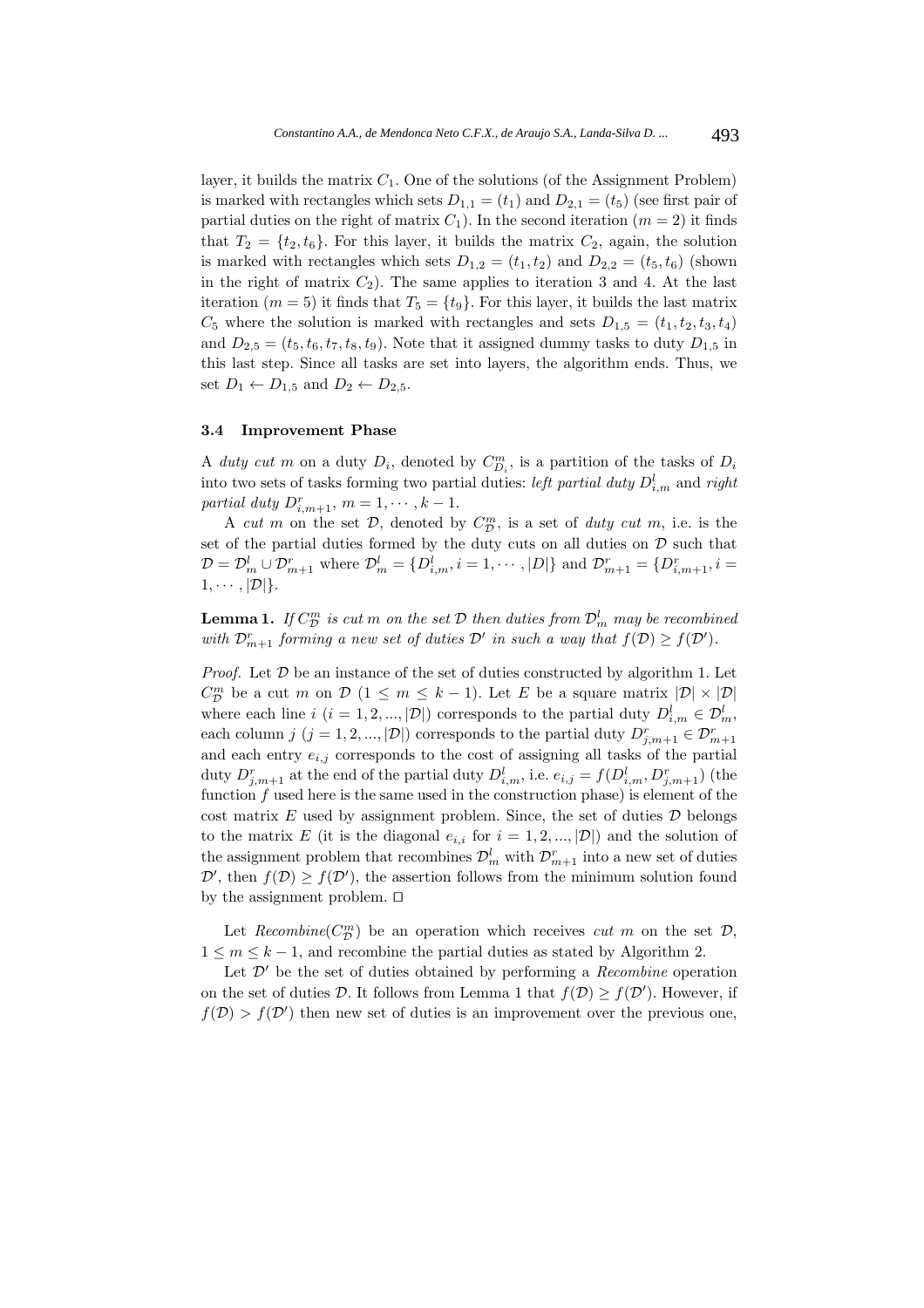| Algorithm 2: $Recombine(C^m_{\mathcal{D}})$ |                                                                                                                   |  |  |  |  |
|---------------------------------------------|-------------------------------------------------------------------------------------------------------------------|--|--|--|--|
|                                             | 1 begin                                                                                                           |  |  |  |  |
| $\mathbf{2}$                                | Recombine the partial duties $\mathcal{D}_{m}^{l}$ and $\mathcal{D}_{m+1}^{r}$ of $\mathcal{D}$ into a new set of |  |  |  |  |
|                                             | duties $\mathcal{D}'$ according to the assignment problem solution using the                                      |  |  |  |  |
|                                             | cost matrix $E$ as defined in the proof of Lemma 1;                                                               |  |  |  |  |
| 3                                           | Remove all empty duty from $\mathcal{D}'$ ;                                                                       |  |  |  |  |
|                                             | return $\mathcal{D}'$ ;                                                                                           |  |  |  |  |

otherwise  $(f(\mathcal{D}) = f(\mathcal{D}'))$  and both sets are equivalent. In any case, set  $\mathcal{D} \leftarrow \mathcal{D}'$ at the end of each iteration.

The general improvement algorithm (Algorithm 5) uses two algorithms:  $Imp1$ and Imp2. Algorithm Imp1 (Algorithm 3) performs successive cuts m on the set  $D$  and tries to recombine them. Algorithm  $Imp2$  (Algorithm 4) scans tasks with overtime and tries to reassign them to other duties in order to reduce the total cost.

**Algorithm 3:** Imp1(D)

|                         | 1 begin                                                              |
|-------------------------|----------------------------------------------------------------------|
| $2 \mid$                | for $m \leftarrow 1$ to $k-1$ do                                     |
| $\overline{\mathbf{3}}$ | $\vert \quad \mathcal{D} \leftarrow Recombine(C_{\mathcal{D}}^{m});$ |
| $\overline{\mathbf{4}}$ | Remove all empty duty from $\mathcal{D}$ ;                           |
| $5^{\circ}$             | return $\mathcal{D}$ ;                                               |

Let  $lot(D_i)$  be the index of the last no dummy task of duty  $D_i$  if  $ot(D_i) > 0$  (it has overtime), otherwise  $lot(D_i) = 0$ , i.e.  $lot(D_i) = \max_{u=1}^k \{u \mid (t_{i,u} \in D_i \wedge (t_{i,u}))\}$ is not dummy task  $\land (ot(D_i) > 0), 0$ .

**Algorithm 4:** Imp2(D)

**<sup>1</sup> begin 2 for**  $i \leftarrow 1$  **to**  $|\mathcal{D}|$  **do**  $\mathbf{3} \mid \mathbf{m} \leftarrow lot(D_i) - 1$ ;  $4 \mid \mathbf{if} \ m > 0 \ \mathbf{then}$ **5**  $\left\vert \left\vert \right\vert \right.$   $\mathcal{D} \leftarrow Recombine(C_{\mathcal{D}}^{m});$ **6** Remove all empty duty from  $\mathcal{D}$ ; **7 return**  $\mathcal{D}$ ;

Let  $n_{it}$  be a positive integer number that defines the maximum iteration without improvement as a stop criterion. We used this parameter  $n_{it}$  because we noted that the incumbent solution may be changed without improving its cost in an iteration, but this changing gives an opportunity to improve the incumbent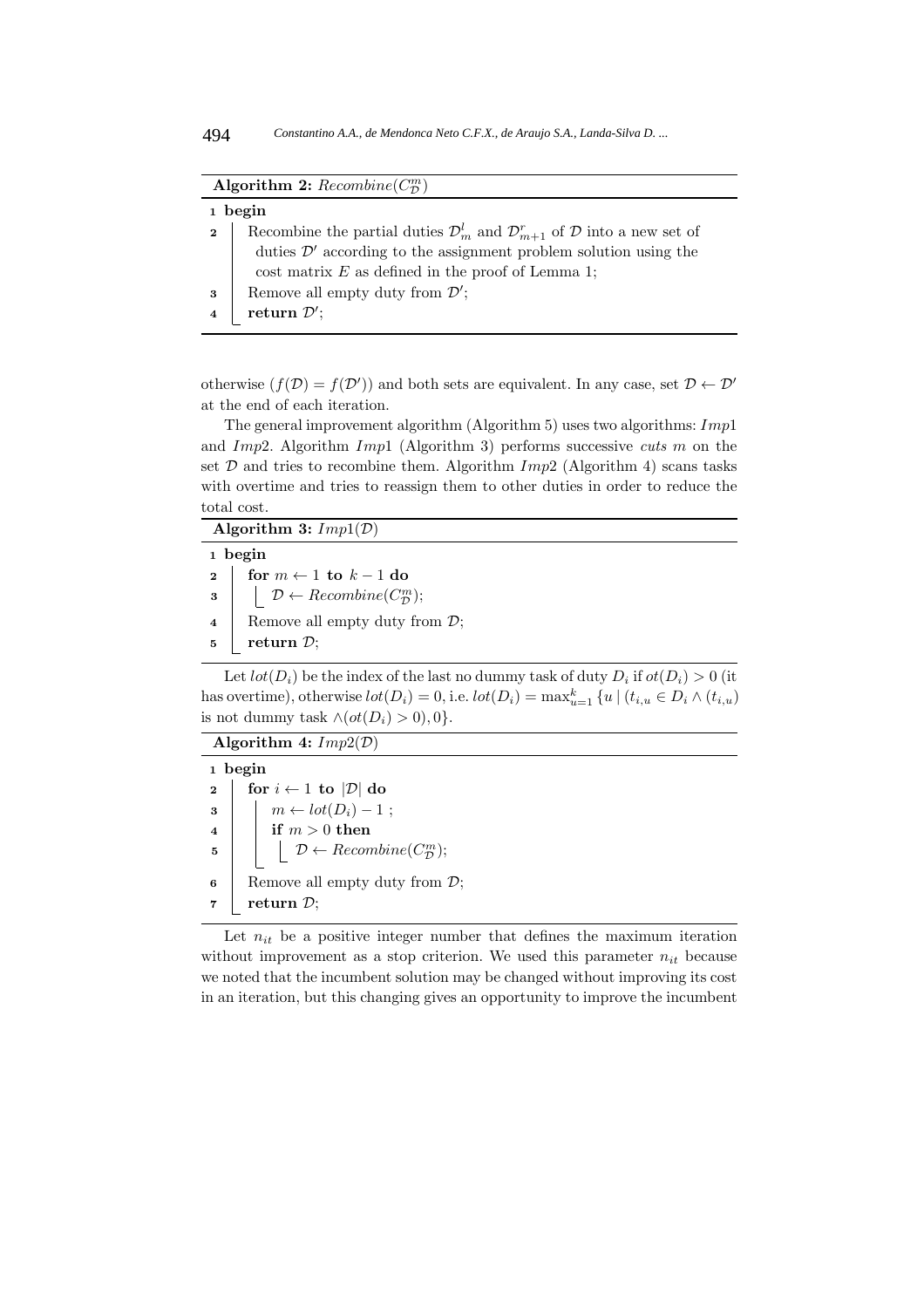solution in a next iteration. Thus, the general improvement algorithm is stated by Algorithm 5. The algorithm ends after performing the two procedures  $Imp1$ and  $Imp2$  without improvement for  $n_{it}$  times.

**Algorithm 5:** ImproveSolution(D)

|                         | /* receive a solution $D$ from the construction phase                          | $\ast/$ |
|-------------------------|--------------------------------------------------------------------------------|---------|
|                         | 1 begin                                                                        |         |
| $\mathbf{2}$            | $i_1 \leftarrow 0; i_2 \leftarrow 0;$                                          |         |
| 3                       | repeat                                                                         |         |
| $\overline{\mathbf{4}}$ | $i_1 \leftarrow i_1 + 1;$                                                      |         |
| 5                       | repeat                                                                         |         |
| 6                       | $i_2 \leftarrow i_2 + 1;$                                                      |         |
| 7                       | $\mathcal{D}' \leftarrow Imp1(\mathcal{D});$                                   |         |
| 8                       | if $f(\mathcal{D}') < f(\mathcal{D})$ then                                     |         |
| 9                       | $\begin{array}{c} \n\cdot & i_1 \leftarrow 0; i_2 \leftarrow 0; \n\end{array}$ |         |
| 10                      | $\mathcal{D} \leftarrow \mathcal{D}'$                                          |         |
| 11                      | until $i_2 > n_{it}$ ;                                                         |         |
| 12                      | $i_2 \leftarrow 0;$                                                            |         |
| 13                      | repeat                                                                         |         |
| 14                      | $i_2 \leftarrow i_2 + 1;$                                                      |         |
| 15                      | $\mathcal{D}' \leftarrow Imp2(\mathcal{D});$                                   |         |
| 16                      | if $f(\mathcal{D}') < f(\mathcal{D})$ then                                     |         |
| 17                      | $\begin{array}{c} \n\cdot & i_1 \leftarrow 0; i_2 \leftarrow 0; \n\end{array}$ |         |
| 18                      | $\mathcal{D} \leftarrow \mathcal{D}^{\prime};$                                 |         |
| 19                      | until $i_2 > n_{it}$ ;                                                         |         |
| 20                      | until $i_1 > n_{it}$ ;                                                         |         |
| 21                      | return $\mathcal{D};$                                                          |         |

Figure 4 shows a sample of an iteration performed by algorithm  $Imp_1$ . The initial bus lines, graph and duties built by algorithm 1 are the same shown in Figure 3. The cost of the initial solution  $\mathcal D$  is  $f_1(D_1)+f_1(D_2)=504+432=936$ . There are 5 layers in the graph. Thus, there are 4 possible cuts:  $cut_1$  between layers  $T_1$  and  $T_2$ ,  $cut_2$  between layers  $T_2$  and  $T_3$ ,  $cut_3$  between layers  $T_3$  and  $T_4$ and  $cut_4$  between layers  $T_4$  and  $T_5$ . In this figure it is considered the  $cut_2$  (see Figure 4 top right). This cut will generate the  $C_{\mathcal{D}}^2 = \{ \{D_{1,2}^l, D_{2,2}^l\}, \{D_{1,3}^r, D_{2,3}^r\} \}$ where  $D_{1,2}^l = (t_1, t_2), D_{2,2}^r = (t_5, t_6), D_{1,3}^r = (t_3, t_4), D_{2,3}^r = (t_7, t_8, t_9)$ . The computation of the matrix E is as follows:  $e_{1,1} = f(D_{1,2}^l, D_{1,3}^r) = 504$  which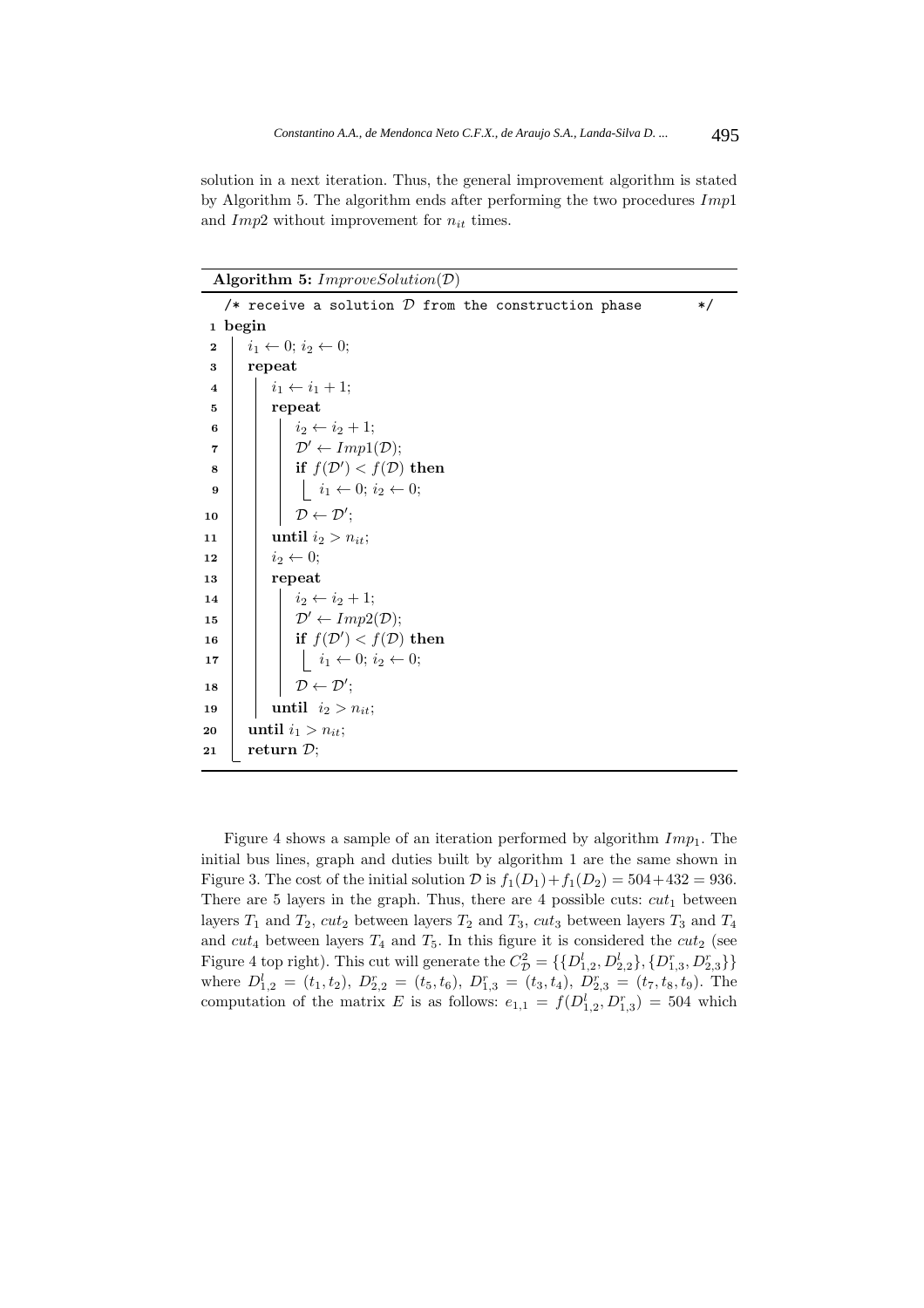

**Figure 4:** A sample of an iteration with a cut between layers  $T_2$  and  $T_3$ .

is the cost of 480 minutes of work time plus 50% of 48 minutes of overtime;  $e_{1,2} = f(D_{1,2}^l, D_{2,3}^r) = 452$  which is the cost of 312 minutes of work plus 120 minutes of idle time and 20 minutes as a penalization for bus line change;  $e_{2,1}$  =  $f(D_{2,2}^l, D_1, 3^r) = 432$  which is the cost of 420 minutes of work plus 12 minutes of idle time and 20 minutes as a penalization for bus line change. The solution of the Assignment Problem is shown in rectangles which is the set  $\{e_{1,2}, e_{2,1}\}.$ Thus,  $\mathcal{D}' = \{D'_1, D'_2\}$  where  $D'_1 = (t_1, t_2, t_7, t_8, t_9)$  and  $D'_2 = (t_5, t_6, t_3, t_4)$ . The cost of the solution D' is  $f(D') = 904$  which is smaller than the cost  $f(D) = 936$ . Thus, the  $\mathcal{D}'$  is an improvement over  $\mathcal{D}$ . Naturally, if the penalization for a bus line change were too high (above 36 minutes), this improvement should not be possible. Note that, procedure  $Imp_2$  may only perform  $cut_3$  which cut the last non dummy task  $t_4$  of duty  $D_1$  which has overtime. Therefore, in this particular case, procedure  $Imp_2$  does not improve the solution.

#### **4 Computational Complexity Analysis**

The assignment problem can be solved in  $O(n^3)$  running time [Carpaneto and Toth, 1987], where n assume different values according to the algorithm phase. In the construction phase  $n = d + s_m$ , while  $n = |\mathcal{D}|$  in the improvement phase.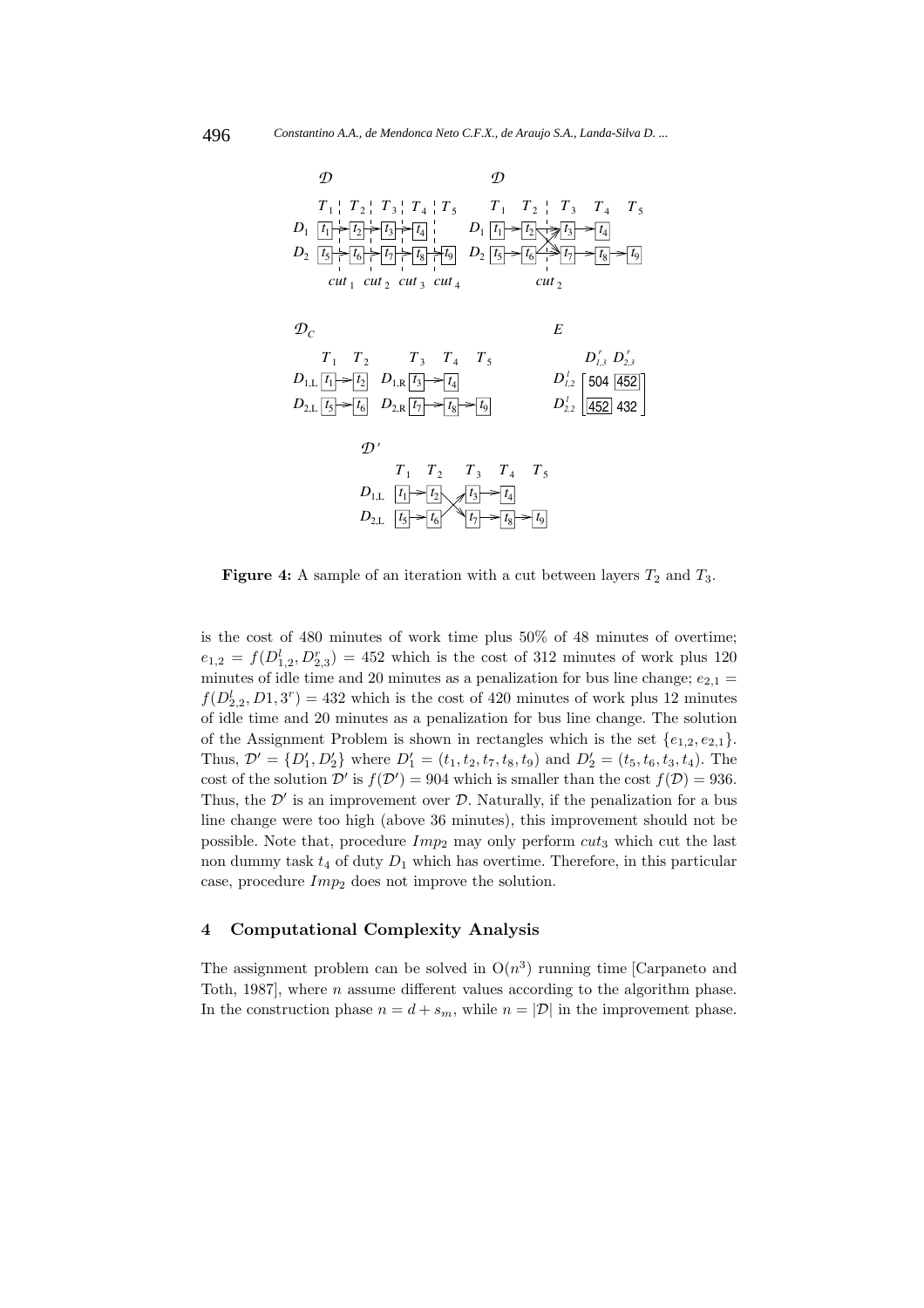Anyway d,  $s_m$  e  $|\mathcal{D}|$  depend on the task number nt, that is  $k < max_s \ll |\mathcal{D}| \ll$  $d \ll nt$ , where  $max_s = max\{s_m, m = 1, \ldots, k\}$ . An assignment problem is solved k times for each iteration of  $Imp_1$ . The  $Imp_2$  is only applied for the last layer where there is overtime. Thus, the time complexity of  $Imp_1$  and  $Imp_2$  is  $O(nt^4)$ . Usually these procedures  $Imp_1$  and  $Imp_2$  are not applied more than nt times. Therefore, we conclude that the overall complexity of our algorithm is  $O(nt^5)$ .

## **5 Computational Results and Analysis**

Algorithm GraphBDSP is tested using real-world instances<sup>4</sup> from a large Brazilian metropolitan transportation company obtained of different days in a year. The instances are listed below; being the numerical part of the name an indication of the number of tasks (e.g. CV412 contains 412 tasks): CV412, CC130, CC251, CC512, CC761, CC1000, CC1253, CC1517, CC2010 and C2313. The last three instances (CC1517, CC2010, C2313) are real cases, while the remaining were randomly created by extracting of vehicle blocks from these real instances.

Our algorithm was coded in Pascal language. All these computational tests were carried out on a PC with an Intel 2.8Ghz processor and 8GB of RAM memory, running Windows operational system.

For the solution of the assignment problem we used the algorithm proposed by [Carpaneto and Toth, 1987], which combines the Hungarian method and the Shortest Augmenting Path method. To get the solution of the integer linear programming (ILP) the CBC solver [Ralphs, 2015] were used. CBC is maintained by IBM researchers, which is pretty competitive to current state-of-the-art commercial ILP solvers.

#### **5.1 Computational Results**

Table 3 lists the results obtained by our GraphBDSP using the functions  $f_1$ ,  $f_2$  and  $f_3$  by the construction of the initial solution. We set up the parameters  $pblq = 1$  (penalty for each bus line change) and  $n_{it} = 4$  (number of iterations without solution improvement). For each instance, the number of duties  $(Ndt)$ in the solution, the solution cost in minutes paid are shown. The best solution cost for each instance is highlighted in bold. The LB column shows the value of lower bound for the BDSP computed according to the mathematical model (ILP model) for personnel scheduling into a fixed place (named MPF), following the model proposed by [Bodin et al., 1983]. In this model, information on the spatial availability of the driver is ignored, thus a solution reached by this model is not a feasible BDSP solution.

<sup>4</sup> The instances are available for download by this URL http://gpea.uem.br/ benchmark.html.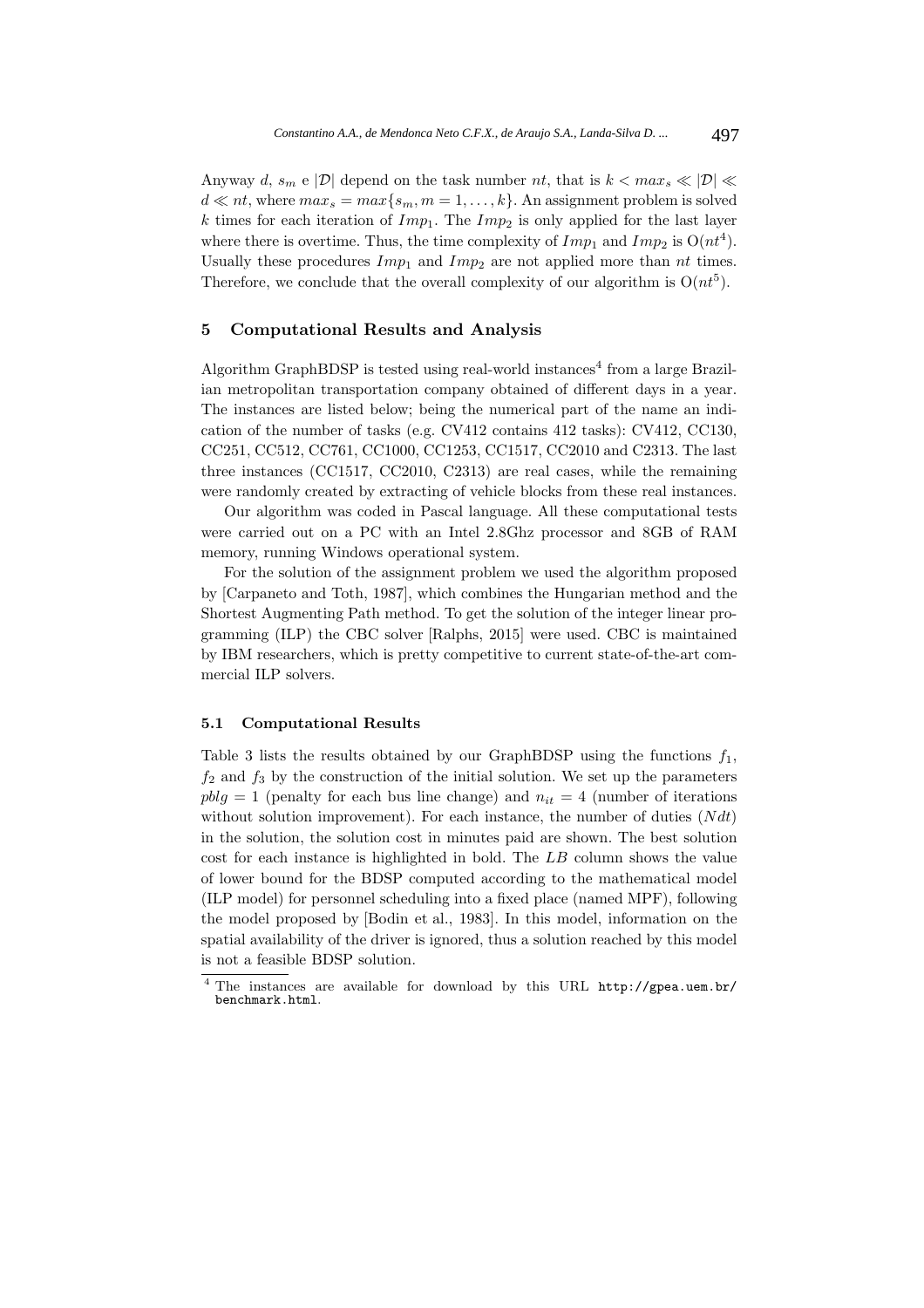|        |     | Instance GraphBDSP using $f_1$ |      | GraphBDSP using $f_2$ |     | GraphBDSP using $f_3$ | LB        |
|--------|-----|--------------------------------|------|-----------------------|-----|-----------------------|-----------|
|        | Ndt | Solution cost                  | Ndt  | Solution Cost         | Ndt | Solution Cost         |           |
| CC130  | 19  | 8,451.30                       | 19   | 8,472.50              | 19  | 8,389.40              | 8,057.00  |
| CC251  | 40  | 17,667.50                      | 40   | 17,690.00             | 40  | 17,600.00             | 15,655.00 |
| CV412  | 69  | 30,810.00                      | 69   | 30,795.00             | 66  | 29,512.50             | 25,427.00 |
| CC512  | 80  | 35,612.50                      | 79   | 35,105.00             | 80  | 35,312.50             | 30,858.00 |
| CC761  | 109 | 48,395.00                      | 110  | 48,632.50             | 107 | 47,532.90             | 43,010.00 |
| CC1000 | 152 | 67,090.00                      | 147  | 65,019.40             | 146 | 64,873.60             | 57,000.00 |
| CC1253 | 191 | 84,580.00                      | 188  | 83,261.10             | 187 | 82,842.90             | 72,261.00 |
| CC1517 | 232 | 102,729.50                     | 225  | 99,852.80             | 227 | 100,507.00            | 89.191.00 |
| CC2010 | 297 | 131,482.50                     | -290 | 128,964.20            | 292 | 129,637.80 116,019.00 |           |
| CC2313 | 339 | 150,649.70                     | -331 | 147,215.00            | 340 | 150,522.50 131,800.00 |           |

**Table 3:** Results obtained by the proposed algorithm compared with LB

Running time was short, being 4min:4s the longest for instance CC2313 using function  $f_1$ . The best results were obtained using functions  $f_2$  and  $f_3$ .

#### **5.2 Improvement Procedures Analysis**

Table 4 indicates how much the initial solution cost can be reduced by using each procedure  $Imp_1$  and  $Imp_2$  (alone and combined) in all cases using function  $f_3$ . Columns Red% mean the percentage of reduction in relation to initial solution cost.

**Table 4:** Comparison between improvement procedures

|        | Instance Initial Sol. Experiment 1          |         |                |  | Experiment 2 Experiment 3                      |       |
|--------|---------------------------------------------|---------|----------------|--|------------------------------------------------|-------|
|        | $Imp_1$                                     | $Red\%$ |                |  | $Imp_2 \qquad Red\% \; Imp_1 + Imp_2 \; Red\%$ |       |
| CV412  | 33,394.80 29,512.50 11.63 30,897.30 7.48    |         |                |  | 29,512.50 11.63                                |       |
| CC1000 | 74,637.00 65,442.00 12.32                   |         | 68,550.50 8.15 |  | 64,873.60                                      | 13.08 |
| CC1253 | 95,622.00 82,955.40 13.25 88,486.90 7.46    |         |                |  | 82,842.90                                      | 13.36 |
| CC2313 | 172,660.40 150,635.00 12.76 158,088.00 8.44 |         |                |  | 150,522.50                                     | 12.82 |

Table 4 also shows that the solutions obtained by using only  $Imp_1$  (experiment 1) were better than those obtained by using only  $Imp_2$  (experiment 2). However, the combination of the two procedures (experiment 3) generated better solutions for instances CC130, CC251, CC412, CC1000, CC1253 and CC2313.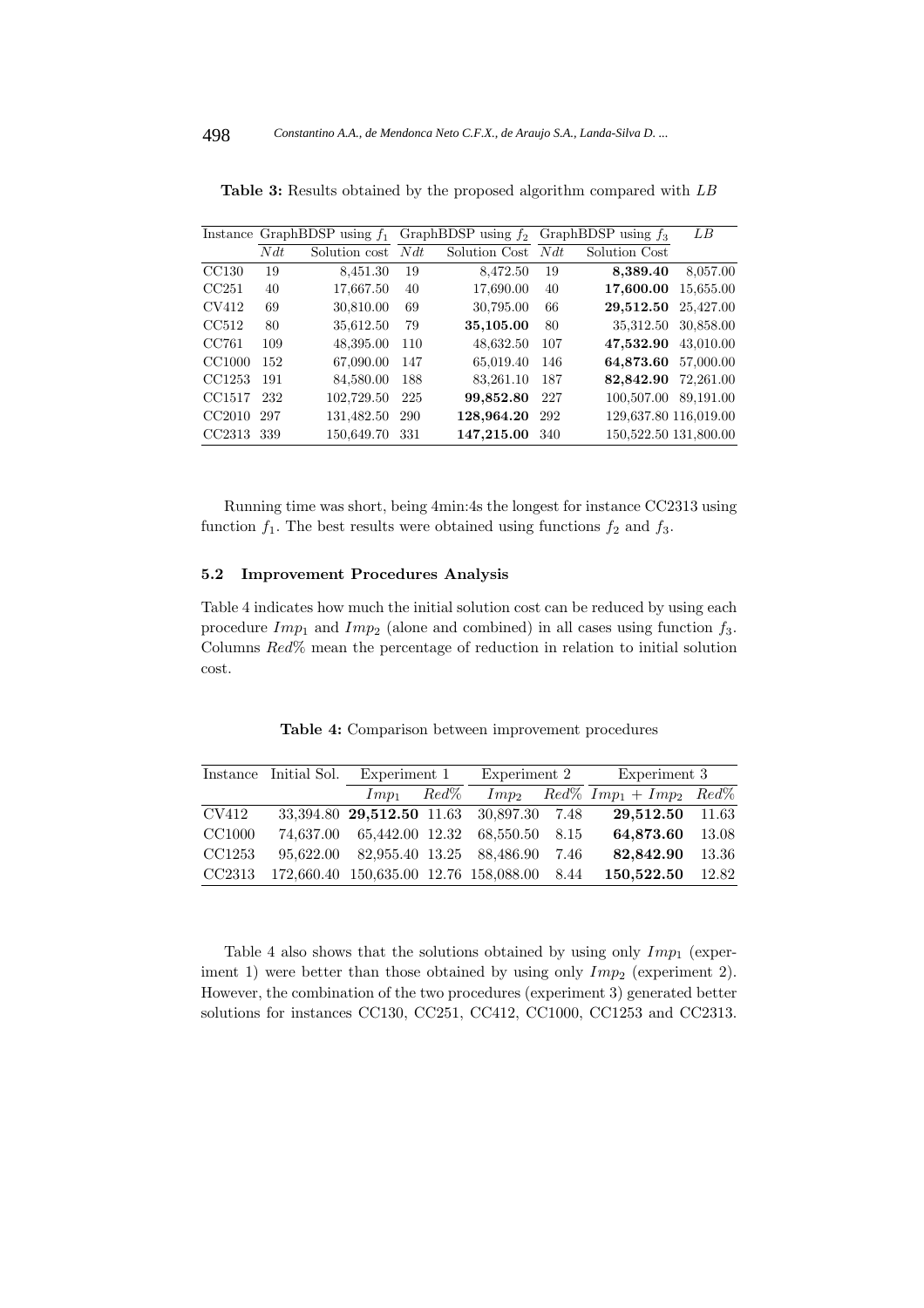The highest gain by using both  $Imp_1$  and  $Imp_2$  was with the instance CC1000, which obtained an additional reduction of 0.88% in relation to the reduction obtained by using only  $Imp_1$ . Although such a gain was small in percentage, it is worth noting that its economic value can be rather significant.

#### **5.3 Results with the Set Covering Problem - SCP**

This section presents results for the BDSP modelled as an SCP. For small instances, the optimal value could be obtained by using ILP solver, whereas for large instances, lower bounds were computed using the subgradient method to solve a Lagrangian relaxation problem for SCP according to [Beasley, 1987, Umetani and Yagiura, 2007]. As mentioned at the beginning of this paper, the total number of possible columns in an SCP instance is usually very high, mainly for the largest BDSP instances. Thus, we used a classical heuristic technique to reduce (generate) the number of columns based on a maximum number of PWOs per column  $(MaxPC)$ , limiting the minimum and maximum duration for each PWOs of 60 and 100 minutes, respectively. A similar procedure was also used by  $[De Leone et al., 2011a]$ . In this paper the values of  $MaxPC$  were estimated taking into account some previous real scheduling provided by the transportation company. Table 5 presents results obtained from BDSP solution using the SCP model. An asterisk (\*) before the number indicates that all possible columns have been generated. Values without the asterisk indicate that the instance could have more columns with more  $MaxPC$  PWOs, but they were not generated in order to keep the problem in a solvable size.

|               |         |     | Instance MaxPC Rows Columns | ZH P              | ZLGP                               |
|---------------|---------|-----|-----------------------------|-------------------|------------------------------------|
| CC130         | $*3$    | 36  | 172                         | 9,530.60          | 9,528.90                           |
| CC251         | $*_{4}$ | 77  |                             | 1,483 18,691.20   | 18,587.40                          |
| CV412         | *4      | 136 |                             | 6,730 30,455.00   | 30,228.10                          |
| CC512         | $*5$    | 162 |                             | 16,875 37,112.50  | 36,468.69                          |
| CC761         | $*5$    | 234 |                             | 47,552 51,752.50  | 50,242.08                          |
| <b>CC1000</b> | *6      | 315 |                             | 176,734 67,971.50 | 65,821.81                          |
| CC1253        | *6      | 398 |                             | 314,149 86,349.00 | 84,052.23                          |
| CC1517        | *6      | 480 |                             |                   | 579,666 105,178.5 102,315.24       |
| CC2010        | 4       |     |                             |                   | 623 1,206,504 138,035.4 133,055.62 |
| CC2313        | 4       |     | 715 1,610,242               |                   | 149,648.34                         |

**Table 5:** Results obtained with SCP model

Table 5 also shows the number of Rows and Columns obtained from the combination of PWOs. Column ZILP is the cost of the solution obtained by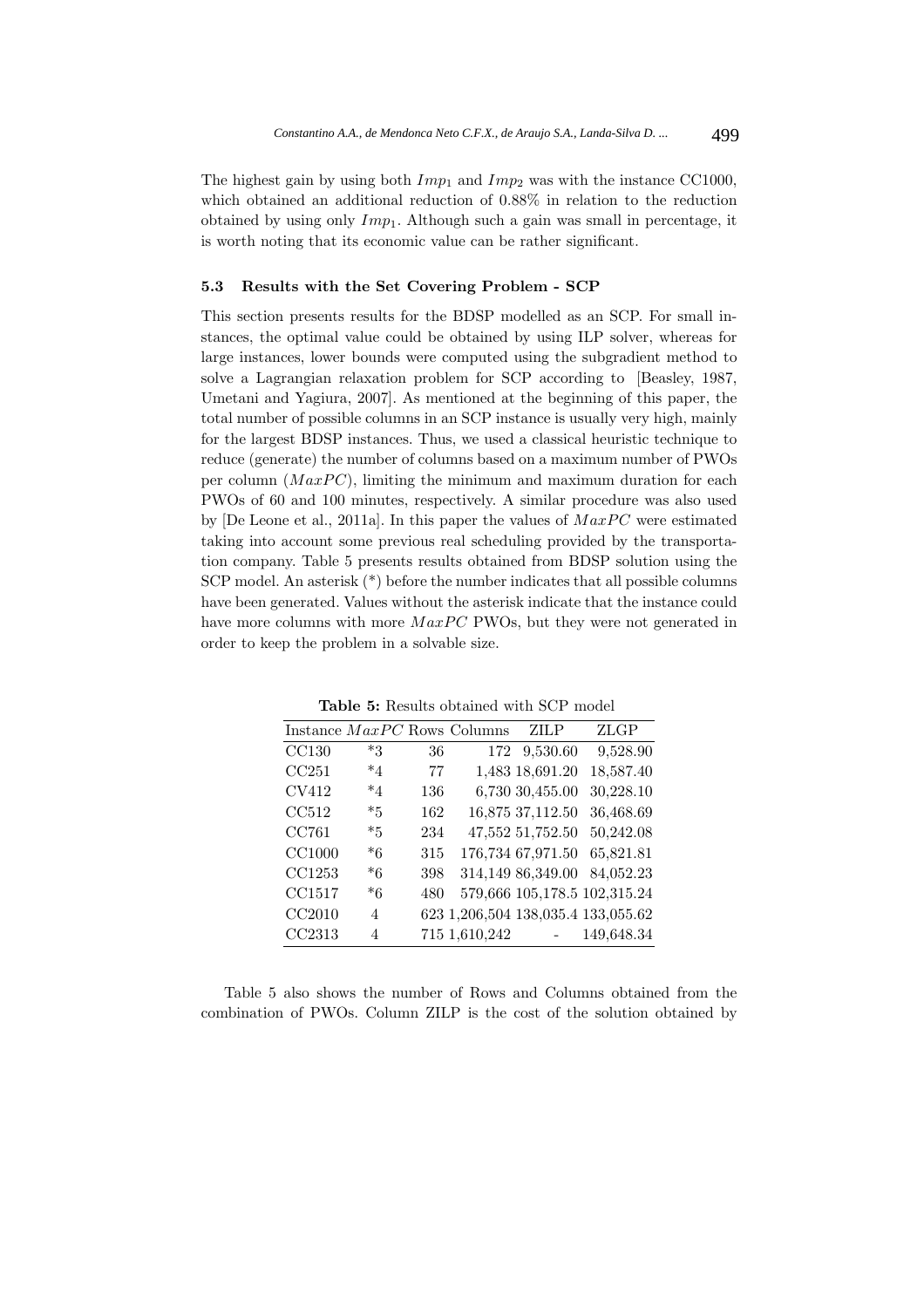solving of ILP, ZLGP is the Lagrangian lower bound [Beasley, 1987, Umetani and Yagiura, 2007]. To obtain ZILP a running time limit of 24 hours was adopted. Table 5 shows it was possible to obtain the ZILP value for nearly all the instances, except for instance CC2313 due to the high number of columns and the high running time without obtaining the solution (more than 24 hours waiting).

### **5.4 Comparison of Results**

Table 6 shows relative percentage deviation, named GAP. First column is the GAP from the best solution cost from GraphBDSP (Table 3) in relation to LB. Second column is the GAP from the best solution cost from SCP (ZILP or ZLGP value) (Table 5) in relation to LB (Table 3). Third column is the GAP from the best solution cost from GraphBDSP (Table 3) in relation to the best solution cost from SCP (Table 5).

Note that the GraphBDSP  $GAP$  to LB are apparently high due to  $LB$  quality since the MPF formulation is a fairly relaxed model to BDSP [Bodin et al., 1983], but it is the best known model to get lower bound for BSDP. The GraphBDSP solution costs were kept above the lower bound  $(LB)$  by between 4.13% and 16.07%.

|        | Instance GraphBDSP | SCP       | GraphBDSP  |
|--------|--------------------|-----------|------------|
|        | $GAP$ to           | GAP to    | $GAP$ to   |
|        | LB $(\%)$          | LB $(\%)$ | SCP $(\%)$ |
| CC130  | 4.13               | 18.29     | $-11.97$   |
| CC251  | 12.42              | 19.39     | $-5.84$    |
| CV412  | 16.07              | 19.77     | $-3.09$    |
| CC512  | 13.76              | 20.27     | $-5.41$    |
| CC761  | 10.52              | 20.33     | $-8.15$    |
| CC1000 | 13.81              | 19.25     | $-4.56$    |
| CC1253 | 14.64              | 19.50     | $-4.06$    |
| CC1517 | 11.95              | 17.93     | $-5.06$    |
| CC2010 | 11.16              | 18.98     | $-6.57$    |
| CC2313 | 11.70              | 13.54     | $-1.63$    |

**Table 6:** Comparison GraphBDSP results against LB and SCP results

The third column in Table 6 indicates that, for all instances, the solution costs obtained by GraphBDSP are lower than the solution cost obtained by SCP. As explained in Section 5.3, this happens because the SCP instances are heuristically constructed, thus the optimum solution for these instances does not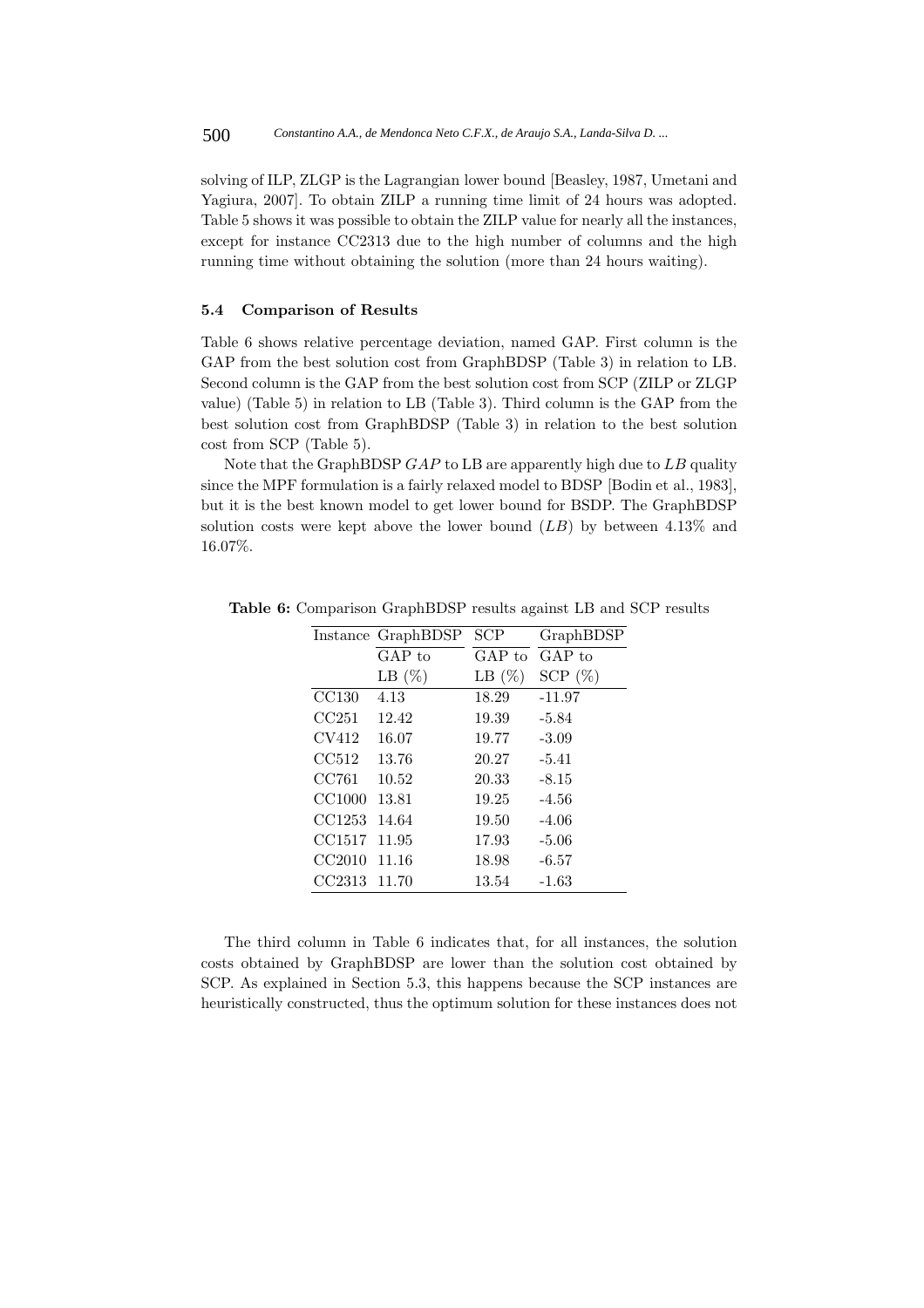mean optimum solution for the BDSP, even for the Lagrangian lower bound for these instances. Note that, we got the optimum solution for the SCP instances (except instance CC2313).

## **6 Conclusions**

We presented a deterministic 2-phase algorithm, named GraphBDSP, to tackle the bus driver scheduling problem based on Brazilian real instances, from an urban public transportation company. This algorithm produced competitive results comparing with SCP-based approach providing a good result for huge real instances with more than 2,300 tasks within reasonable computing time. To the best of our knowledge this is the largest real instance in the literature and the GraphBDSP represents a new approach applied to the bus driver scheduling problem. The results are compared against to lower bounds computed by mathematical programming. The computational performance of the GraphBDSP was very satisfactory regarding both the solution quality and the running time.

We compared three different cost functions, which the function  $f_3$  based on idle time and overtime presented best results for most cases instead of focusing on paid time only. Although the best solution for the large instance was achieved with the function  $f_2$  (idle time). Anyway, the objective function  $f_1$  focusing on paid time was not the best option.

GraphBDSP is a deterministic algorithm that uses no random operations, i.e., it always finds the same solution for the same input. In addition, it has only one parameter to tune  $(n_{it})$ , so it uses an easy parameter tuning. GraphBDSP is quite flexible to changes of rules. The adapt5ations regarding the new rules are needed to compute the cost matrix for each bipartite graph, without changing the model. Thus, we believe it is extensible to other crew scheduling problems.

Our algorithm meets the criteria defined by [Cordeau et al., 2002] for heuristic methods. The simplicity criterion is met because the proposed algorithm requires only one parameter to tune and uses a classical well-known assignment problem, which is easily solved by polynomial running time algorithm. The flexibility criterion is also observed when incorporating new rules. A reasonable accuracy and speed criteria are also observed as shown in section 5.

A fundamental feature of this algorithm is that it can be carried out to solve both the static scheduling problem (tasks do not change throughout the day) and the dynamic scheduling problem (when tasks can be changed due to unexpected events). In other words it is suitable to be used in re-scheduling for an unexpected situation.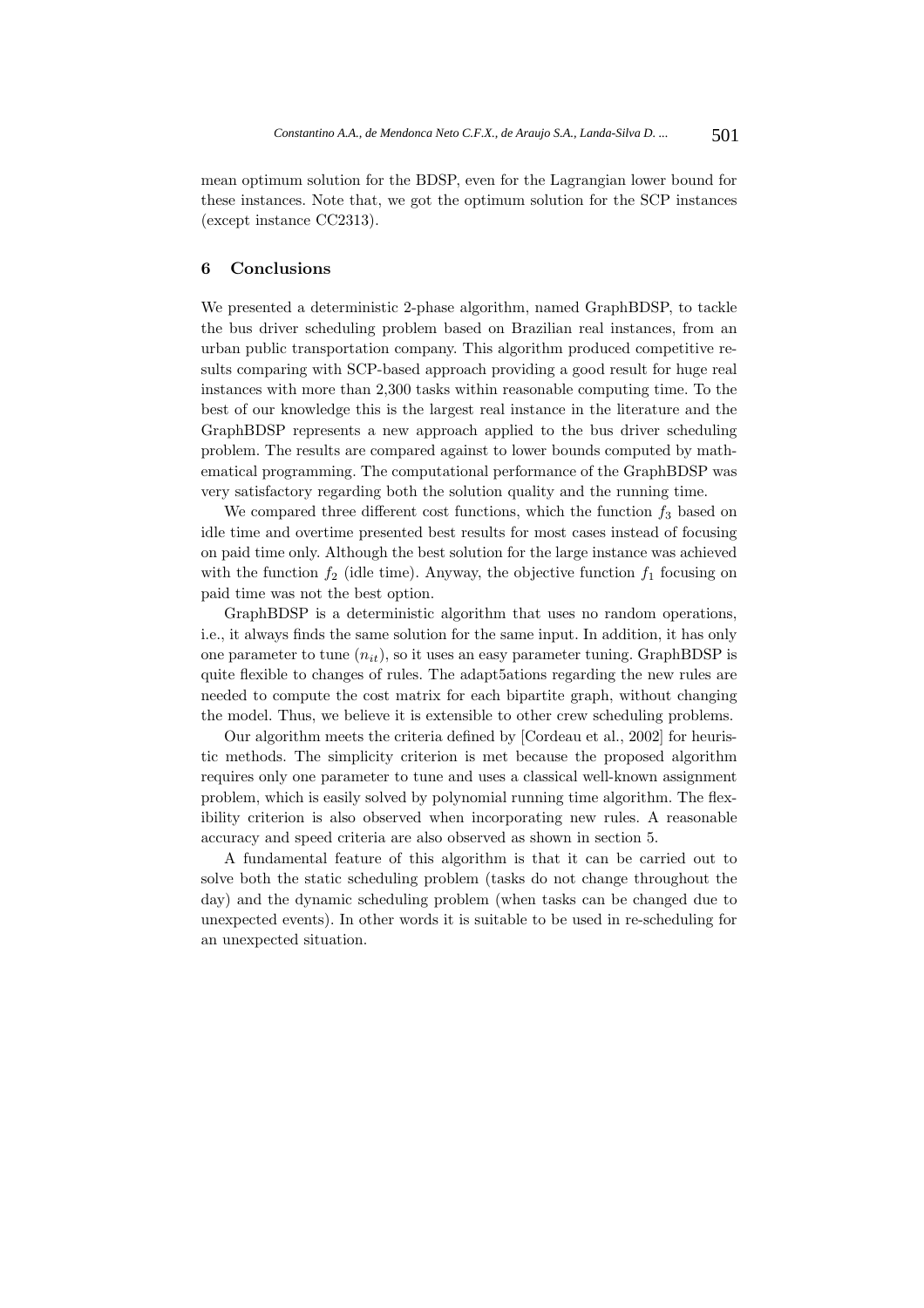## **Acknowledgments**

We would like to thank the anonymous referees for their constructive comments, which led to a clearer presentation of this paper. We would also like to thank  $CNPq$  (process 306754/2015-0), CAPES and Fundação Araucária for their financial support.

#### **References**

- [Beasley, 1987] Beasley, J. E. (1987). An algorithm for set covering problems. European Journal of Operational Research, 31:85–93.
- [Beasley and Chu, 1996] Beasley, J. E. and Chu, P. C. (1996). A genetic algorithm for the set covering problem. European Journal of Operational Research, 94(2):392–404.
- [Bodin et al., 1983] Bodin, L., Golden, B., Assad, A., and Ball, M. (1983). Routing and scheduling of vehicles and crews - the state of the art. Computers and Operations Research,  $10(\overline{2})$ :63-212.
- [Borndörfers, 2010] Borndörfers, R. (2010). Aspects of Set Packing, Partitioning, and  $Covering$ . PhD thesis, Technische Universität Berlin.
- [Caprara et al., 1999] Caprara, A., Fischetti, M., and Toth, P. (1999). A heuristic method for the set covering problem. Operations Research, 47:730–743.
- [Carpaneto and Toth, 1987] Carpaneto, G. and Toth, P. (1987). Primal-dual algrorithms for the assignment problem. Discrete Applied Mathematics,  $18(2):137 - 153$ .
- [CASPT2015, 2015] CASPT2015 (2015). Conference on Advanced Systems in Public Transport. http://www.caspt.org.
- [Constantino et al., 2014] Constantino, A. A., Landa-Silva, D., de Melo, E. L., de Mendonça, C. F. X., Rizzato, D. B., and Romão, W. (2014). A heuristic algorithm based on multi-assignment procedures for nurse scheduling. Annals of Operations Research, 218(1):165–183.
- [Cordeau et al., 2002] Cordeau, J. F., Gendreau, M., Laporte, G., Potvin, J. Y., and Semet, F. (2002). A guide to vehicle routing heuristics. Journal of the Operational Research Society, 53(5):512–522.
- [Daduna and Wren, 1988] Daduna, J. and Wren, A. (1988). Computer-aided Transit Scheduling: Proceedings of the Fourth International Workshop on Computer-Aided Scheduling of Public Transport. Lecture Notes in Economics and Mathematical Systems. Springer-Verlag.
- [D'Annibale et al., 2007] D'Annibale, G., Leone, R. D., Festa, P., and Marchitto, E. (2007). A new meta-heuristic for the bus driver scheduling problem: GRASP combined with rollout. In 2007 IEEE Symposium on Computational Intelligence in Scheduling, CISched 2007, Honolulu, Hawaii, USA, April 2-4, 2007, pages 192–197.
- [De Groot and Huisman, 2008] De Groot, S. W. and Huisman, D. (2008). Vehicle and Crew Scheduling: Solving Large Real-World Instances with an Integrated Approach, pages 43–56. Springer Berlin Heidelberg, Springer Berlin Heidelberg, Berlin, Heidelberg.
- [De Leone et al., 2011a] De Leone, R., Festa, P., and Marchitto, E. (2011a). A bus driver scheduling problem: a new mathematical model and a GRASP approximate solution. J. Heuristics, 17(4):441–466.
- [De Leone et al., 2011b] De Leone, R., Festa, P., and Marchitto, E. (2011b). Solving a bus driver scheduling problem with randomized multistart heuristics. International Transactions in Operational Research, 18(6):707–727.
- [Ernst et al., 2004] Ernst, A. T., Jiang, H., Krishnamoorthy, M., Owens, B., and Sier, D. (2004). An annotated bibliography of personnel scheduling and rostering. Annals of Operations Research, 127(1-4):21–144.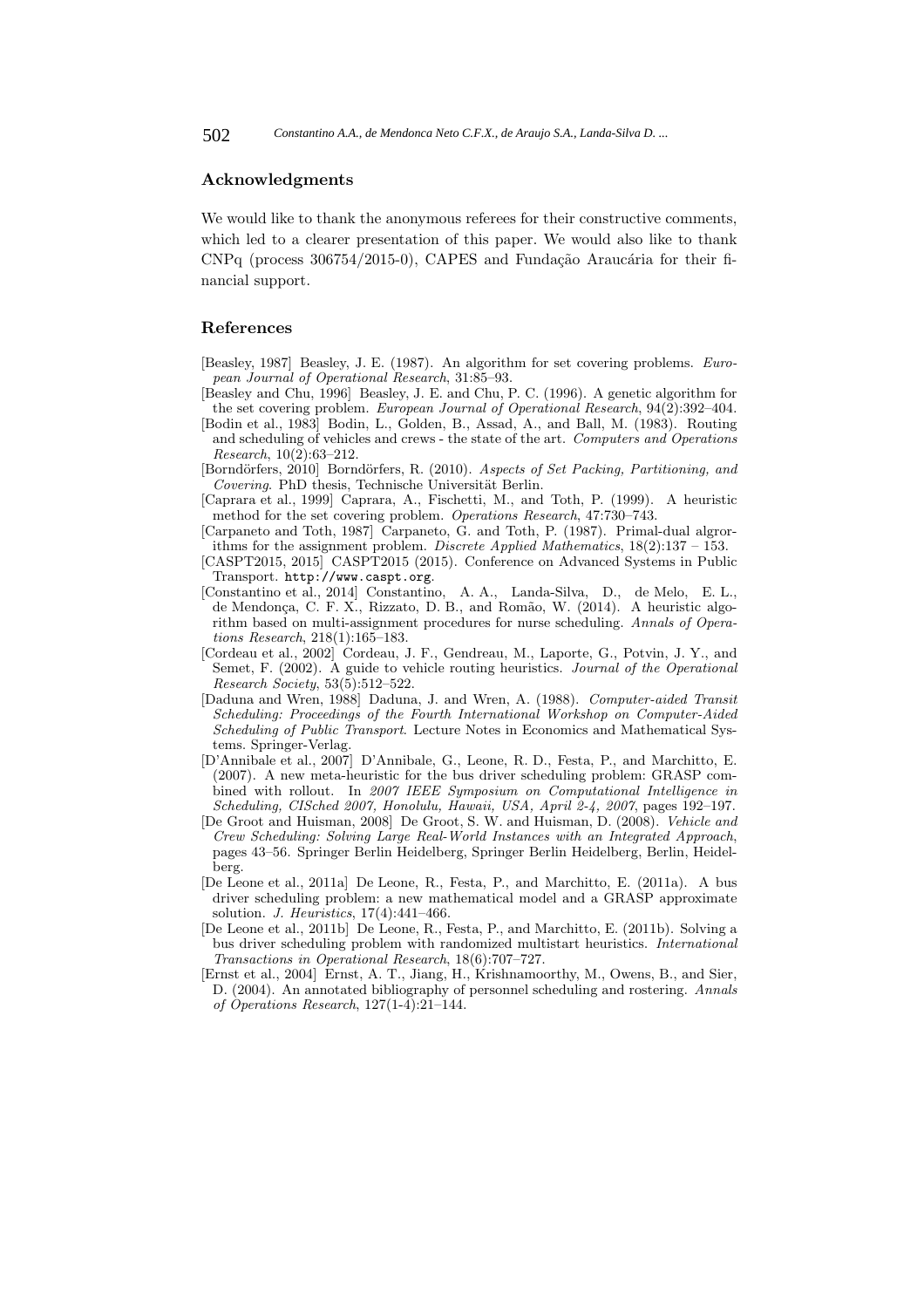- [Fores, 2001] Fores, S. (2001). Column generation approaches to bus driver scheduling. PhD thesis, School of Computing.
- [Huisman et al., 2005] Huisman, D., Freling, R., and Wagelmans, A. P. M. (2005). Multiple-depot integrated vehicle and crew scheduling. 39(4):491–502.
- [Laurent and Hao, 2008] Laurent, B. and Hao, J.-K. (2008). Simultaneous vehicle and crew scheduling for extra urban transports. In Nguyen, N., Borzemski, L., Grzech, A., and Ali, M., editors, New Frontiers in Applied Artificial Intelligence, volume 5027 of Lecture Notes in Computer Science, pages 466–475. Springer Berlin Heidelberg.
- [Li et al., 2015] Li, H., Wang, Y., Li, S., and Li, S. (2015). A Column Generation Based Hyper-Heuristic to the Bus Driver Scheduling Problem. Discrete Dynamics in Nature and Society, 2015:1–10.
- [Li, 2005] Li, J. (2005). A self-adjusting algorithm for driver scheduling. Journal of Heuristics, 11(4):351–367.
- [Li and Kwan, 2003] Li, J. and Kwan, R. S. (2003). A fuzzy genetic algorithm for driver scheduling. European Journal of Operational Research, 147(2):334 – 344.
- [Liping Zhao, 2006] Liping Zhao (2006). A heuristic method for analyzing driver scheduling problem. IEEE Transactions on Systems, Man, and Cybernetics - Part A: Systems and Humans, 36(3):521–531.
- [Ma et al., 2016] Ma, J., Ceder, A. A., Yang, Y., Liu, T., and Guan, W. (2016). A case study of Beijing bus crew scheduling: a variable neighborhood-based approach: VNS Algorithm for Bus Crew Scheduling. Journal of Advanced Transportation, 50(4):434– 445.
- [Mauri and Lorena, 2007] Mauri, G. R. and Lorena, L. A. N. (2007). A new hybrid heuristic for driver scheduling. Int. J. Hybrid Intell. Syst.,  $4(1)$ :39–47.<br>Mesquita and Paias, 2008 Mesquita, M. and Paias, A. (2008).
- [Mesquita and Paias, 2008] Mesquita, M. and Paias, A. (2008). Set partitioning/covering-based approaches for the integrated vehicle and crew scheduling problem. Computers and Operations Research, 35(5):1562–1575.
- [Ohlsson et al., 2001] Ohlsson, M., Peterson, C., and Söderberg, B. (2001). An efficient mean field approach to the set covering problem. European Journal of Operational Research, 133(3):583–595.
- [Pentico, 2007] Pentico, D. W. (2007). Assignment problems: A golden anniversary survey. European Journal of Operational Research, 176(2):774–793.
- [Portugal et al., 2009] Portugal, R., Loureno, H., and Paixo, J. (2009). Driver scheduling problem modelling. Public Transport, 1(2):103–120.
- [Ralphs, 2015] Ralphs, T. (2015 (accessed 30-May-2015)). CBC MILP. https:// projects.coin-or.org/Cbc.
- [Santos and Mateus, 2007] Santos, A. G. d. and Mateus, G. R. (2007). Hybrid approach to solve a crew scheduling problem: an exact column generation algorithm improved by metaheuristics. In  $\tilde{\gamma}$ th International Conference on Hybrid Intelligent Systems (HIS 2007), pages 107–112.
- [Shen and Kwan, 2001] Shen, Y. and Kwan, R. S. K. (2001). Computer-Aided Scheduling of Public Transport, chapter Tabu Search for Driver Scheduling, pages 121–135. Springer Berlin Heidelberg, Berlin, Heidelberg.
- [Shijun Chen, 2013] Shijun Chen, Y. S. (2013). An improved column generation algorithm for crew scheduling problems. Journal of Information and Computational Science, 10(1):175–183.
- [Silva and Reis, 2014] Silva, G. P. and Reis, A. F. d. S. (2014). A study of different metaheuristics to solve the urban transit crew scheduling problem. Journal of Transport Literature, 8(4):227–251.
- [Umetani and Yagiura, 2007] Umetani, S. and Yagiura, M. (2007). Relaxation heuristics for the set covering problem. Journal of the Operations Research Society of Japan, 50(4):350–375.
- [Vera Valdes, 2010] Vera Valdes, V. A. (2010). Integrating Crew Scheduling and Rostering Problems. PhD thesis, Universit di Bologna.